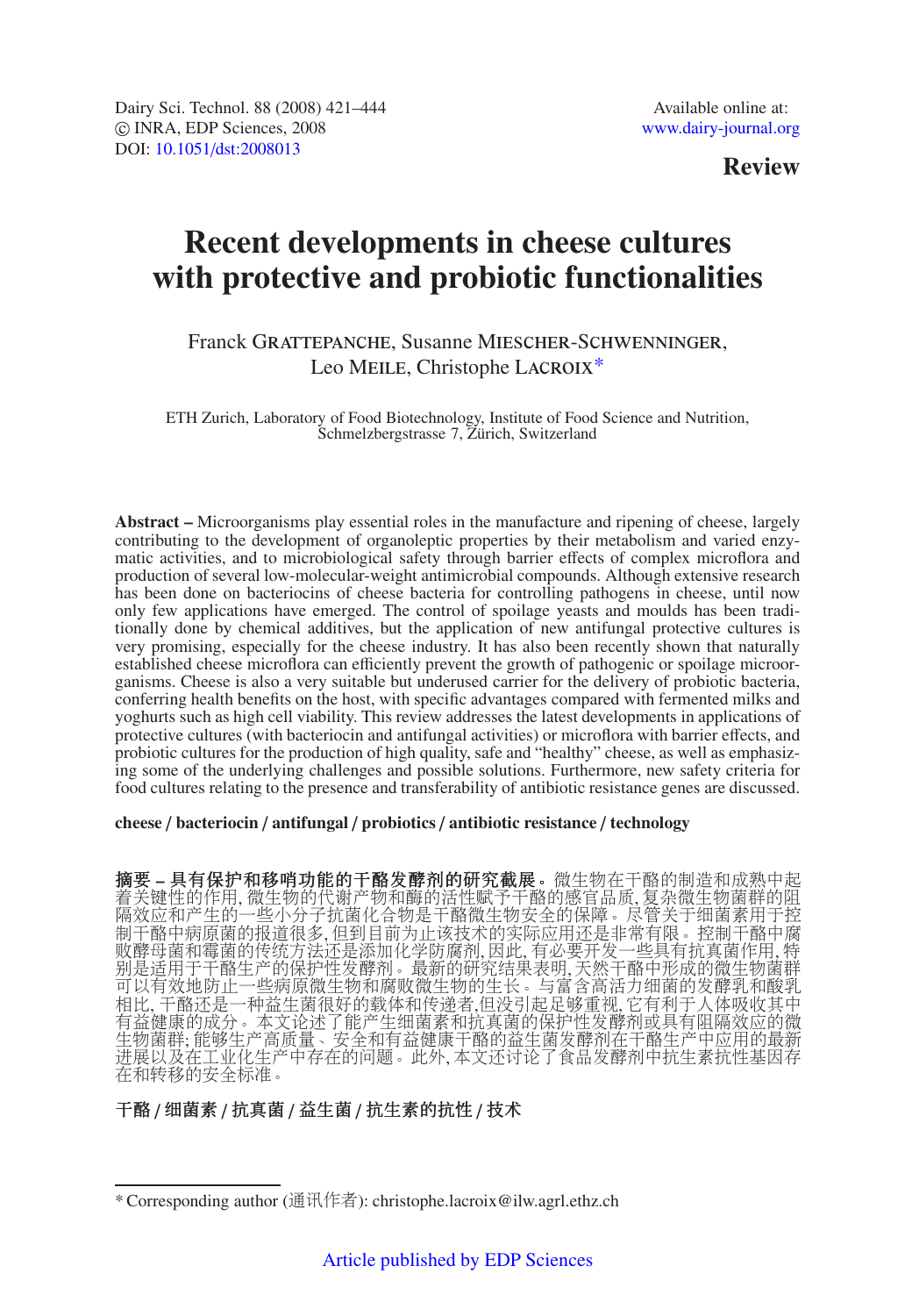**Résumé – Avancées des connaissances sur les cultures à activité protectrice et probiotique pour des applications fromagères.** Les microorganismes jouent un rôle essentiel dans la préparation et l'affinage des fromages en contribuant de façon importante au développement des propriétés organoleptiques par leur métabolisme et la grande variété de leurs activités enzymatiques, et à la sécurité microbiologique du produit à travers les effets barrières des microflores complexes et/ou la production de composés antimicrobiens de faibles poids moléculaires. De nombreux travaux de recherche ont été réalisés sur les bactériocines produites par des bactéries isolées de fromages pour contrôler le développement de microorganismes pathogènes. Cependant, très peu d'applications sont issues de ces travaux. Le développement des levures et moisissures nuisibles à la qualité des fromages est traditionnellement contrôlé par des additifs chimiques mais leur remplacement par des cultures protectrices antifongiques semble prometteur. Des études ont récemment rapporté le potentiel de flores naturellement établies sur des fromages pour le contrôle de flores pathogènes et de dégradation. Les fromages constituent également un vecteur adéquat, mais sous-exploité, pour les bactéries probiotiques conférant un bénéfice santé pour le consommateur. Les fromages permettent notamment de maintenir un meilleur taux de viabilité de ces bactéries comparativement à d'autres matrices telles que les yoghourts et laits fermentés. Cette revue fait le point sur les derniers développements sur les cultures protectrices (productrices de bactériocines, à activité antifongique ou à effets barrières) et probiotiques pour la production de fromages de haute qualité organoleptique et microbiologique, et ayant un effet bénéfique sur la santé du consommateur. Les contraintes technologiques associées à l'utilisation de ces cultures sont également abordées et des solutions proposées. De nouveaux critères pour la sélection de cultures microbiennes destinées à un usage alimentaire et portant sur la présence et le transfert de gènes de résistance aux antibiotiques sont également soulignés.

#### **fromage** / **bactériocine** / **antifongique** / **probiotique** / **antibiorésistance** / **technologie**

#### **1. INTRODUCTION**

The many activities of starter and ripening cultures are central for quality and microbiological safety of cheese. Lactic acid bacteria (LAB) are currently almost always added to cheese milk to produce lactic acid from lactose and contribute to biochemical changes during ripening and develop the characteristics of cheese. Several beneficial health effects related to the consumption of some LAB (called probiotic culture) have also been demonstrated. This potential has been largely exploited in functional dairy foods, mainly yoghurt and fermented milks. Although numerous studies have been devoted to incorporation of probiotic cultures into cheese, few probiotic cheeses are commercially produced.

On the other hand, a large variety of other microorganisms originating from many sources (milk, equipment, ripening rooms, human) and growing in the mass and on the surface of cheese also participate in cheese and greatly contribute to the characteristics and diversity of cheese. This microbiota, which is relatively difficult to control, may also be contaminated by spoilage and/or pathogenic microorganisms and thereby, be a source of undesired contaminants for cheese. In contrast, cultures isolated from cheese or milk have a protective effect against the development of contaminants. The implementation by the cheese industry of such protective cultures could contribute with other classical measures (e.g. milk pasteurization, use of defined starter) to control the development of undesired microorganisms and further improve quality and safety of cheese.

In this review, the latest developments in the application of protective and probiotic cultures for the production of high quality, safe and "healthy" cheese have been reviewed, with underlying challenges and possible solutions.

### **2. PROTECTIVE CULTURES IN CHEESE**

The implementation in the nineties of the Hazard Analysis Critical Control Point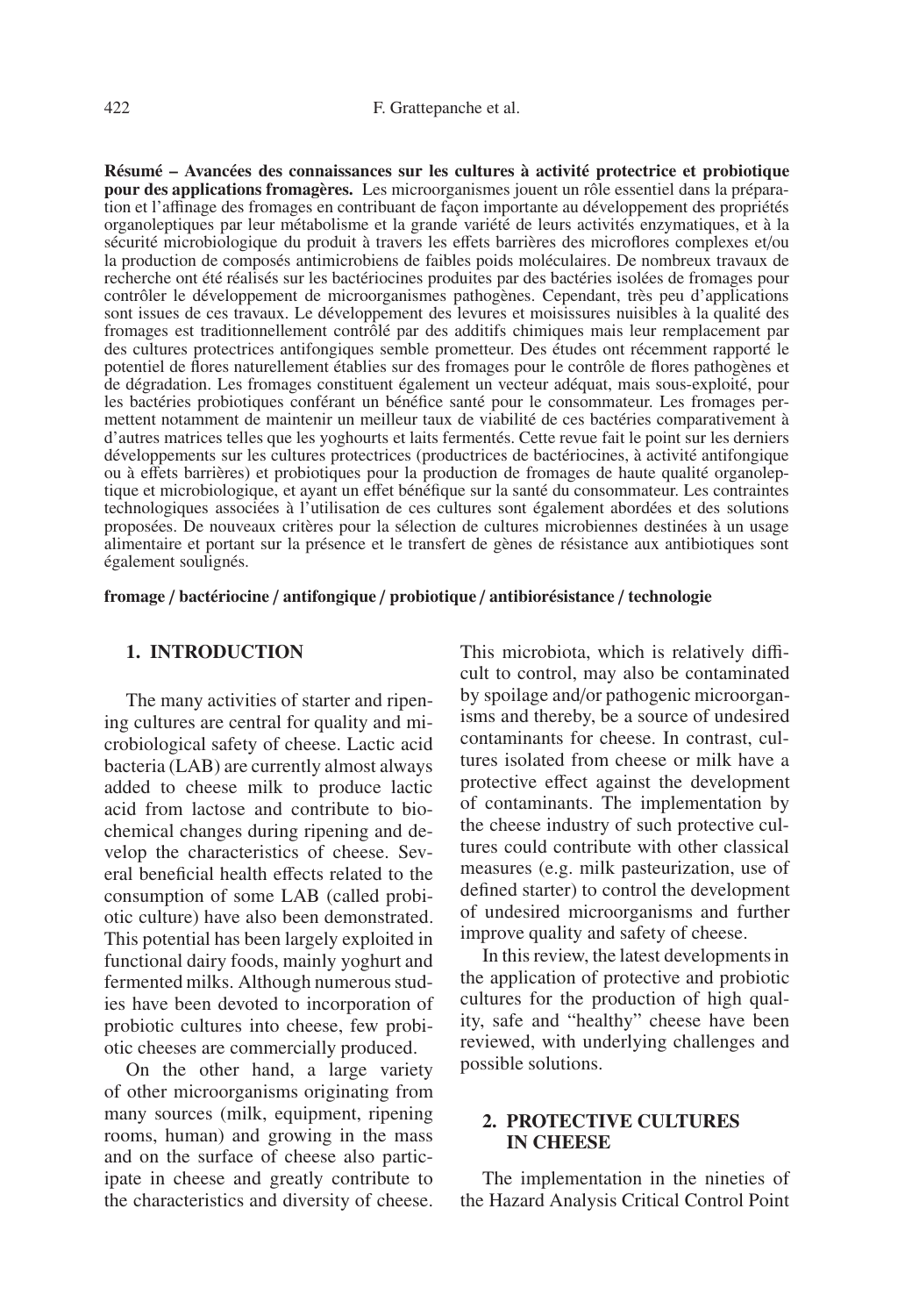plan and other preventive measures in the cheese industry have greatly contributed to the reduction of the incidence of foodborne diseases related to cheese consumption. For example, during the period 1993– 1996, the number of dairy products highly contaminated by *Listeria monocytogenes* (i.e.  $\geq 100 \text{ cftu·g}^{-1}$ ) in France decreased by 41% [\[64\]](#page-19-0). However, a recent study on retail cheeses in the UK has shown that 5 and 4% of cheeses made from unpasteurized (including thermized milk) and pasteurized milk, respectively, were of unsatisfactory or borderline quality according to EC recommendations 2004/24 and 2005/175 for the presence of *Salmonella*, *Staphylococcus aureus*, *Escherichia coli* and *L. monocytogenes* [\[82](#page-20-0)]. A cheese with microbiological borderline quality can also be rapidly considered unsatisfactory if stored under inappropriate conditions at home. Yeasts and moulds are also common, sometimes major, spoilage organisms of food products, especially fermented milk products and cheeses. These organisms, which cause severe economic losses and significantly reduce the shelf life of products, may constitute a health hazard due to the production of mycotoxins [\[47](#page-19-1)[,48,](#page-19-2)[129\]](#page-23-0). Therefore, there is a real need to enhance the control of microbiological safety of cheese from milk to the consumer, and this can be achieved by microbial cultures with antimicrobial features and protective effects in cheese.

# **2.1. Bacteriocins and bacteriocinogenic strains**

In the last two decades, several studies have demonstrated the potential of bacteriocins to control growth of pathogenic microorganisms in food products [\[26](#page-18-0)]. Bacteriocins are peptides with antimicrobial activity produced by a wide diversity of bacteria. To date, most of the identified Gram-positive bacteriocins are produced by LAB, among which there are generally recognized as safe (GRAS) organisms used for milk fermentations [\[66\]](#page-20-1). Moreover, bacteriocins can be rapidly degraded by proteases in the gastrointestinal tract and therefore they should not interfere with human gut microbiota [\[12\]](#page-17-0). Finally, bacteriocins produced in situ by food-grade bacteria do not have to be indicated on the product label. Most research on bacteriocins in cheese have targeted the control of *L. monocytogenes*, or other listeria species used as model for this pathogen, and clostridia spores responsible for late blowing defects in semi-hard and hard cheeses.

# *2.1.1. The "classical" bacteriocins for cheese*

Nisin, a class I bacteriocin (< 5kDa peptides containing unusual lanthionine amino acids) produced by lactococci is the best documented bacteriocin of LAB and remains a model for the development of other bacteriocins. To date, nisin, as a food additive, is the only bacteriocin that has received regulatory approval from the US Food and Drug Administration and European Union (listed as E234) and can be labeled as a "natural preservative". Its broad activity spectrum includes listeria, enterococci, staphylococci, streptococci, clostridia, *Campylobacter jejuni*, *Helicobacter pylori* and antibiotic-resistant strains of *Neisseria gonorrhoeae* [\[94,](#page-21-0)[128\]](#page-23-1). However, the stability of nisin is highly dependent on environmental conditions, in particular pH, and this limits its use to acidic foods  $[116]$ . In addition, nisin can be degraded by proteolytic enzymes in cheese, leading to a significant activity decrease during ripening. For example, Benech et al. [\[8\]](#page-17-1) showed that only 12% of the initial activity produced by a nisinogenic starter remained in Cheddar cheese after 6 months of ripening.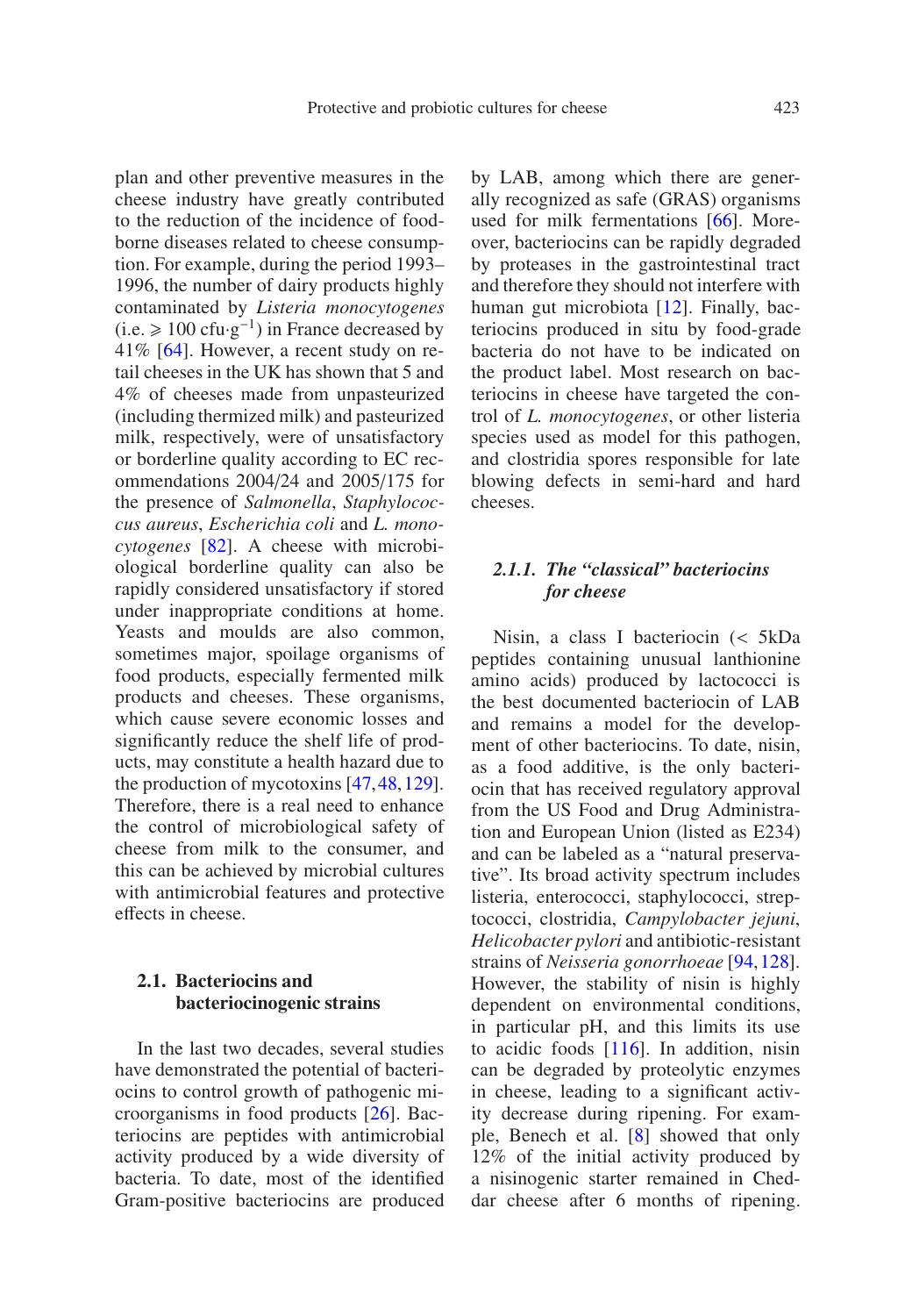However, encapsulation of purified nisin into liposomes allowed the retention of 90% of initial nisin activity and thereby, resulted in an improved control of *Listeria innocua* populations in artificially contaminated cheese during ripening [\[8](#page-17-1)]. However, until now only few applications of nisin in the cheese industry have emerged, as summarized in recent reviews [\[21,](#page-17-2) [55,](#page-19-3) [130\]](#page-23-2).

In contrast to nisin, lacticin 3147, a twocomponent broad-spectrum antimicrobial peptide produced by *Lactococcus lactis* subsp. *lactis* DPC3147 showed high stability over a wide range of pH [\[117\]](#page-22-1). No decrease in in situ produced lacticin activity was detected in Cheddar cheese over 6 months of ripening [\[119\]](#page-22-2). However, the application of the lacticin 3147 producer strain on surfaces of smear-ripened cheese as a pretreatment for controlling *L. monocytogenes* contamination was not effective [\[102](#page-21-1)].

Pediocin AcH (also known as pediocin PA-1 or SJ-1) is another broad-spectrum anti-listerial bacteriocin that belongs to class II (non-modified heat-stable peptides < 10 kDa). It is produced mainly by *Pediococcus acidilactici* [\[39\]](#page-18-1), a minor population in many cheeses. However, *Lactobacillus plantarum* WHE (commercially available as ALC 01, anti-listerial culture, Danisco, Germany) isolated from Munster cheese was also shown to produce pediocin [\[40](#page-18-2)]. Production of pediocin AcH by *P. acidilactici* H was considerably reduced when final medium pH exceeded 5.0. In contrast, bacteriocin production by *Lb. plantarum* WHE 92 was not affected for pH values up to 6.0, which is a clear advantage for cheese application [\[40](#page-18-2)]. Spraying a cell suspension of *Lb. plantarum* WHE 92 on surfaces of Munster cheese at the beginning of ripening inhibited growth of *L. monocytogenes* for 21 days [\[41](#page-18-3)]. However, Loessner et al. [\[83\]](#page-20-2) stressed the risk of development of resistance when pediocin AcH or the producer strain is used to control *L. monocytogenes* on cheese surfaces.

# *2.1.2. Newly developed bacteriocins for cheese applications*

In recent years, several other bacteriocins with potential use in cheese have been reported. *Streptococcus* and *Enterococcus*, two genera with particular relevance in cheese manufacture, also produce a large diversity of bacteriocins [\[99\]](#page-21-2).

Thermophilin, produced by some strains of *Streptococcus thermophilus*, is a class II bacteriocin with inhibitory activity against *Streptococcus*, *Enterococcus*, *Lactococcus*, *Bacillus* and *Listeria* [\[51\]](#page-19-4). *Streptococcus macedonicus* is a relatively new species first isolated from Kasseri, a Greek hard-cooked cheese [\[137\]](#page-23-3). Macedocin, produced by *Str. macedonicus* ACA-DC 198, belongs to the lantibiotic bacteriocins (Class I) and inhibits several LAB as well as *Clostridium tyrobutyricum* [\[59](#page-19-5)]. *C. tyrobutyricum* is responsible for large defects in semi-hard and hard cheeses, such as Swiss-type or Gouda, due to high production of butyric and acetic acid,  $CO<sub>2</sub>$  and  $H<sub>2</sub>$  from fermentation of lactate, leading to significant flavor defects and late cheese blowing [\[6](#page-17-3)]. Germination of *Clostridia* spores can be inhibited by additives such as nitrate, lysozyme or nisin, but their uses can be restricted by local regulations [\[6\]](#page-17-3). Therefore, the use of the macedocin producer strain as adjunct culture could be a relevant alternative for controlling *Clostridia* development. Unlike nisinogenic lactococci, *Str. macedonicus* is not inhibited by the cooking step of the manufacture process, and macedocin is stable over a wide range of pH and upon prolonged fermentation [\[138\]](#page-23-4). Recently, Anastasiou et al. [\[4](#page-17-4)] evaluated the performance of *Str. macedonicus* ACA-DC 198 used as sole starter or adjunct culture in the production of Kasseri cheese from pasteurized milk.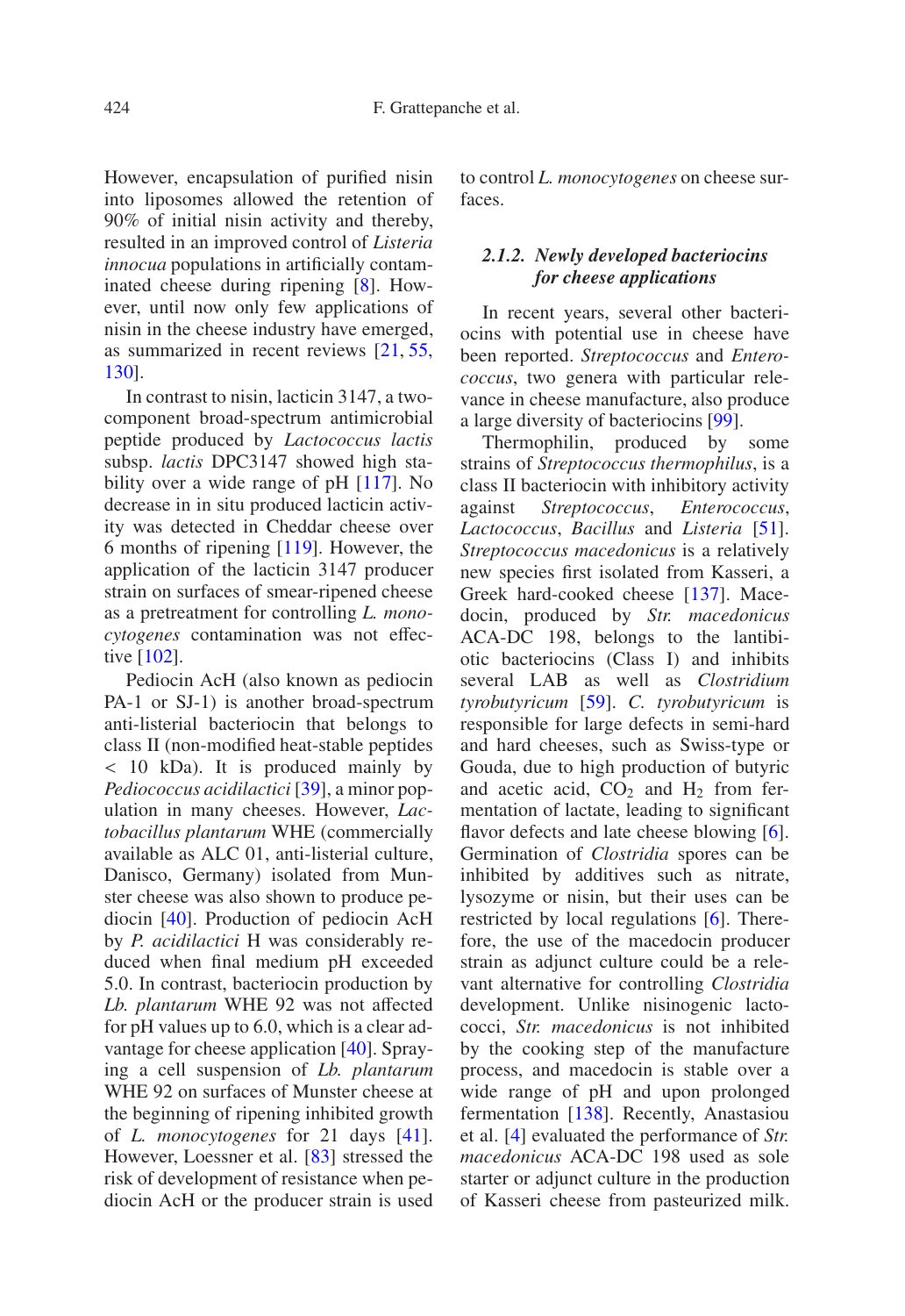After some changes in the process (i.e. time to reach a pH of 5.2 in the drained curd and temperature/duration of ripening), no major effects were observed on microbiological, physicochemical or sensorial characteristics of cheeses made with *Str. thermophilus* ACA-DC 198 alone or mixed with a commercial starter culture compared with control cheese with only commercial starter [\[4](#page-17-4)]. Furthermore, *Str. macedonicus* ACA-DC 198 was used as starter or adjunct culture and macedocin was detected until the end of cheese ripening (90 days) [\[4](#page-17-4)]. However, the efficiency of macedocin inhibiting *Clostridia* in situ has not yet been tested in cheese.

Enterococci are used as starter or nonstarter lactic acid bacteria (NSLAB) in many traditional Mediterranean cheeses, where they greatly contribute to the development of organoleptic properties during ripening through proteolysis, lipolysis and breakdown of citrate into aroma compounds [\[60\]](#page-19-6). Although some members of the *Enterococcus* genus are also pathogenic and involved in the transfer of antibiotic resistance and/or virulence factors, others are considered safe and even used as probiotics [\[52\]](#page-19-7). Many enterococci can produce bacteriocins belonging exclusively to the heat-stable, non-lantibiotic class II, with the exception of cytolysin, a two-peptide lantibiotic (Class I) associated with virulence of some *Enterococcus faecalis* strains due to its hemolytic activity [\[99](#page-21-2)]. Nuñez et al. [\[101\]](#page-21-3) have investigated the inhibition of two *L. monocytogenes* strains by enterocin 4, produced in situ by *E. faecalis* INIA 4 during the manufacture and ripening of Manchego cheese. The population of *L. monocytogenes* Ohio, initially at 10<sup>5</sup> cells per mL in raw milk, decreased to less than  $10<sup>2</sup>$ cells per gram of curd 8 h after the start of manufacture when *E. faecalis* INIA 4 was used as sole starter or adjunct culture. From ripening days 2 to 60, *L. monocytogenes* Ohio was only recovered in cheeses manufactured with *E. faecalis*INIA 4, with or without commercial culture, after an enrichment procedure of 25 g of cheese sample [\[101](#page-21-3)]. In contrast, the population of *L. monocytogenes* Ohio in control cheeses remained stable at  $3.9 \times 10^4$  cells per gram. However, *E. faecalis* INIA 4 as sole starter failed to inhibit growth of *L. monocytogenes* Scott A under the same conditions.

Bactericidal synergism between heat pretreatment (65 $°C$ , 5 min) and the enterocin AS-48 produced by *E. faecalis* A-48-32 was shown on inhibition of *S. aureus* in skimmed milk [\[97\]](#page-21-4). Compared with acidified skimmed milk a lower efficacy was measured in cheese when *E. faecalis* A-48-32 and *Enterococcus faecium* UJA32-81, both enterocin AS-38 producers, were used as starter or adjunct culture, to inhibit growth of *S. aureus* [\[97\]](#page-21-4). This result was tentatively explained by a lower production of enterocin AS-38 in cheese and/or difference in bacteriocin activity due to cheese matrix and temperature conditions (i.e. 28 ◦C for acidified skimmed milk and 4 ◦C for cheese ripening) [\[97\]](#page-21-4). Another important factor, pH, may have also influenced bacteriocin activity but was not reported in the study.

To conclude this section, the relevance of bacteriocinogenic strains as "protective cultures" varies among the different studies. Indeed, the efficacy of a bacteriocin producer or bacteriocin with high potential in simple experimental set-up conditions (e.g. synthetic medium, controlled temperature and pH) to control growth of pathogens can be very different when used in cheese due to several factors: competition with the starter culture, complex interactions between the bacteriocin and cheese matrix, presence of inhibitors (e.g. proteases), and/or non-optimal conditions (e.g. pH, temperature) for growth and bacteriocin synthesis. In addition, cheese composition may also greatly differ from core to surface in terms of microflora diversity, environmental conditions, particularly salt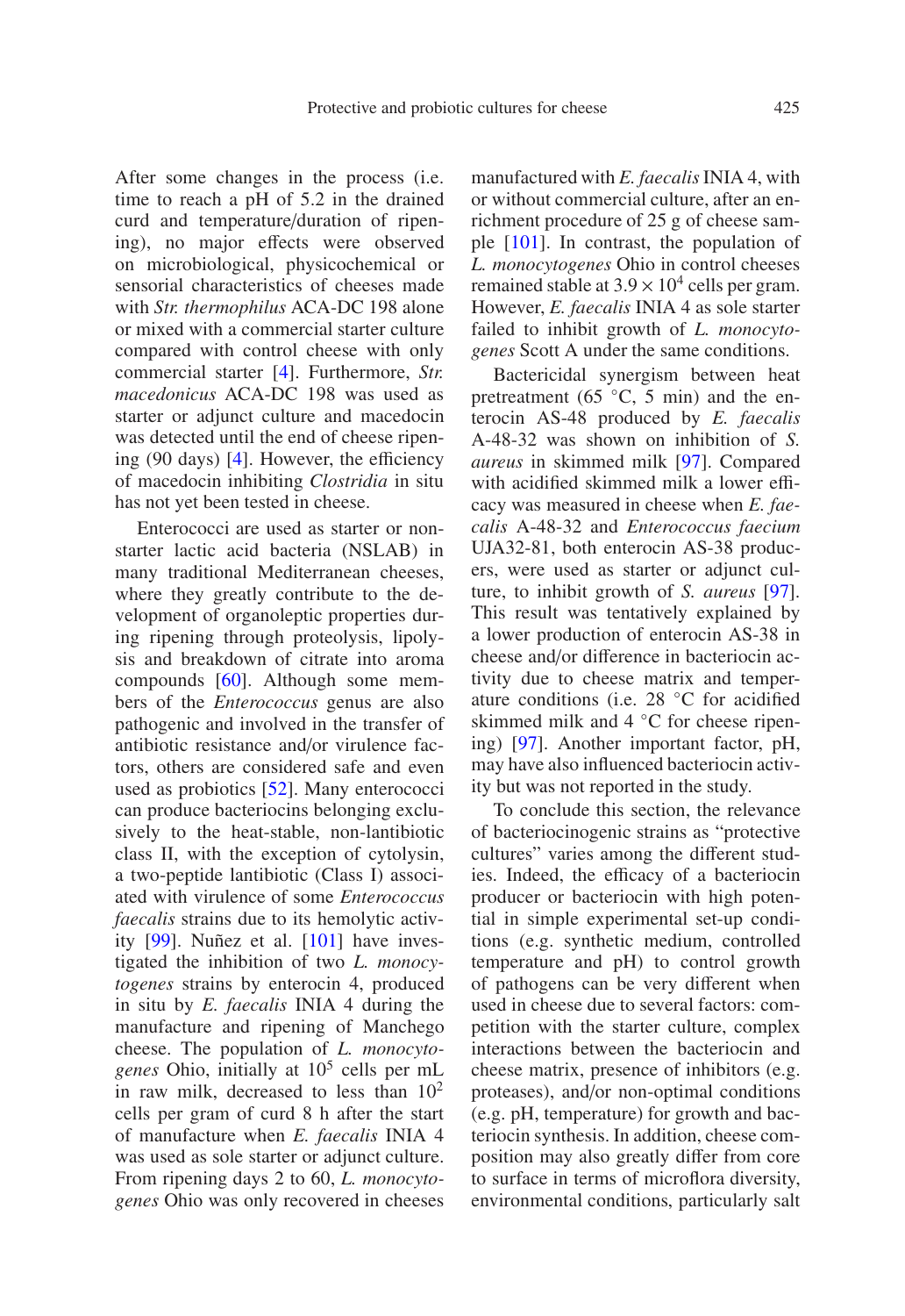and water contents, and pH. Thus, bacteriocin production and efficiency can greatly vary within cheese. Bacteriocinogenic strains used as starter or adjunct culture must also show good growth in milk and/or cheese since bacteriocin production is usually directly correlated with final biomass.

Safety considerations using bacteriocins or their producer strains is an important issue since cross-resistances between different classes of bacteriocins and/or antibiotics have already been reported [\[74,](#page-20-3) [98](#page-21-5)]. Moreover, some bacteriocinogenic strains also belong to genera or species (e.g. enterococci) which include pathogenic strains. Applications of such strains at high levels in cheese should be carefully assessed for the risk to benefit ratio. Solutions proposed to overcome these major drawbacks will be discussed below (Sect. 5). Finally, the balance of the microflora of cheese, a key priority for proper ripening and final quality, can be affected by bacteriocins or bacteriocinogenic strains; this problem should be carefully assessed for each cheese type as discussed below.

### *2.1.3. Impact of bacteriocins and bacteriocinogenic strains on cheese ripening*

The microflora of cheese, through its diverse metabolic activities and release of enzymes, plays an important role in the development of typical texture, flavor and appearance of ripened cheeses. Only GRAS bacteria for specific food uses can be incorporated in dairy products. For in situ bacteriocin production in cheese, the strains must also be able to grow at high levels and/or be metabolically active in the cheese environment. Therefore, only bacteriocins from LAB, generally isolated from cheese, have been used. Bacteriocins, most of them with a narrow, and some like nisin and pediocin with a broader activity spectrum, are active on bacteria closely related to the producer strain or confined to the same ecological niche [\[75\]](#page-20-4). Thus, the presence of bacteriocin, produced in situ or added, can disrupt the natural balance and dynamics of the cheese microflora, including starter cultures.

The acidifying capacity of nisintolerant lactococci was not significantly affected by the presence of a nisinogenic strain, whereas a significant decrease was observed for a commercial culture and nisin-sensitive lactococci during growth in milk [\[8](#page-17-1)]. Benech et al. [\[7](#page-17-5)] studied the textural, physicochemical and sensory attributes of Cheddar cheese made with a mixed culture containing *Lactococcus lactis* subsp. *lactis* biovar. *diacetylactis* UL719 and two nisin-tolerant lactococci. After 6 months of ripening, rheological properties were not significantly different while proteolysis, lipolysis and formation of hydrophilic and hydrophobic peptides increased in cheese containing the nisin Z producer compared with control cheese [\[7](#page-17-5)]. Enzymatic capabilities of *Lc. diacetylactis* UL719 cells or autolysis of a nisin-sensitive subpopulation of the starter may be responsible for proteolysis in cheese containing the bacteriocinogenic strain [\[7](#page-17-5)]. In this study, the two nisin-tolerant lactococci were also selected for their high acidifying capacity in milk. However, for cheeses produced using these two strains, in combination or not with *Lc. diacetylactis* UL719, a bitter off-flavor and an acidic taste were observed [\[7](#page-17-5)], probably due to a low amino-peptidasic activity of these strains compared with commercial starter cultures. Nevertheless, cheese bitterness could be corrected and flavor improved by incorporating a high proteolytic strain, *Lactobacillus casei* subsp. *casei* L2A, in the mixed lactococci starter containing the nisin Z producer [\[7](#page-17-5)]. Similar results were recently reported for Hispanico cheese manufactured using a lacticin 481 producing strain, *Lc. lactis* INIA 639, a non-bacteriocinogenic strain,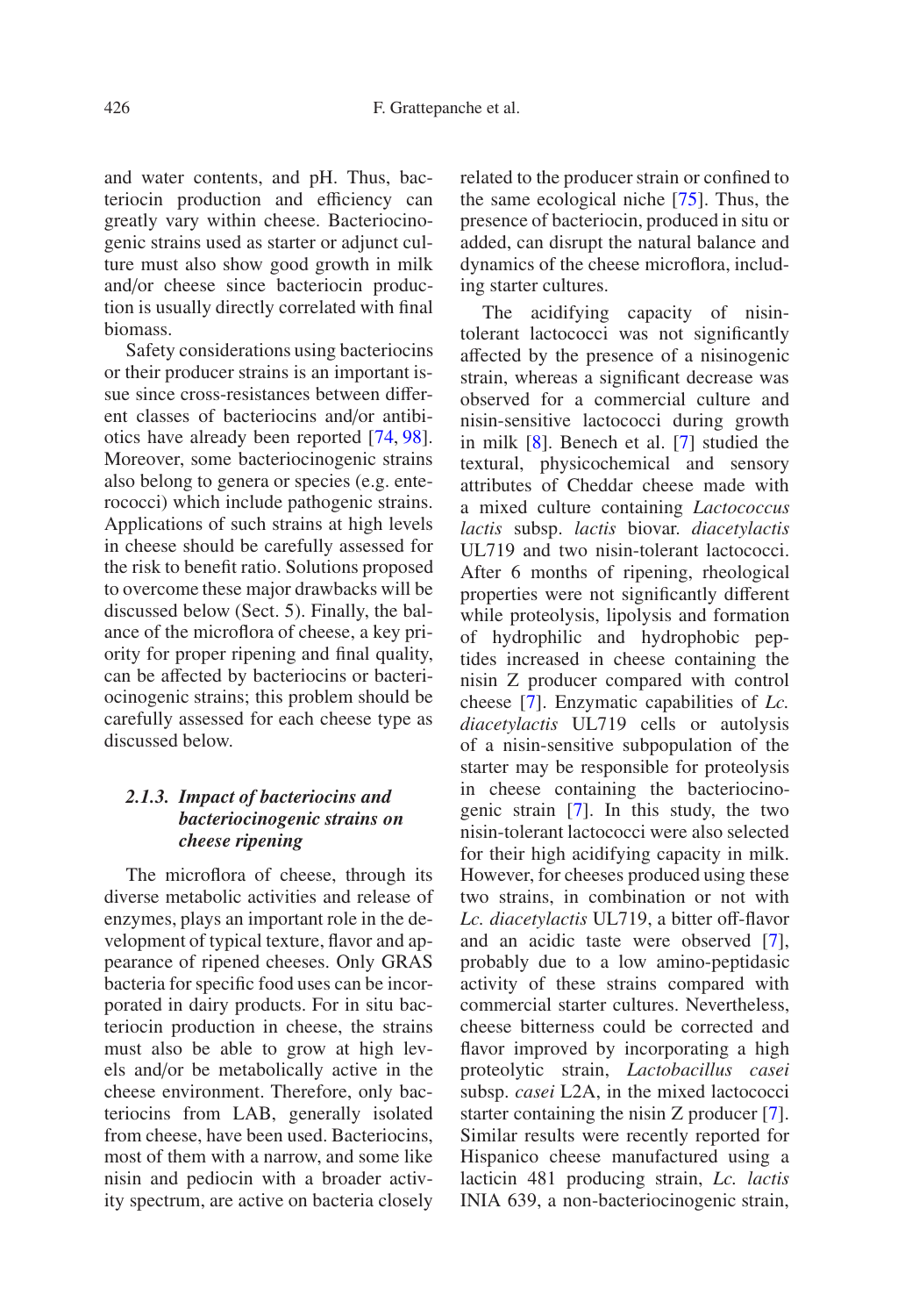*Lc. lactis* INIA 437, and *Lactobacillus helveticus* with high amino-peptidase activity and sensitive to lacticin 481 [\[57\]](#page-19-8). Analysis of volatile compounds also showed an enhanced production of 2-methylpropanal, 2-methylbutanal, ethanol, 1-propanol, ethyl acetate, ethyl butanoate and ethyl hexanoate in lacticin cheeses, which reached higher scores for aroma quality and intensity compared with control cheese made with both starter and adjunct culture [\[56\]](#page-19-9).

Bacteriocins have been shown to induce lysis of sensitive starter cultures, leading to a fast release of intracellular enzymes which enhance cheese flavor development [\[86](#page-21-6)[,88](#page-21-7)[,95](#page-21-8)]. Bacteriocins may also facilitate diffusion in the cells of molecules, such as amino acids, through membrane permeabilization. The increased aminoacid pool may lead to an increased rate of transamination and formation of α-keto acids which can be further degraded enzymatically into flavor compounds [\[87](#page-21-9)].

## **2.2. Protective cultures producing non-proteinaceous lowmolecular-weight antimicrobial compounds**

Recently, antifungal cultures have gained importance for cheese applications although limited work has been done in this field. The antifungal properties of LAB have been recently reviewed by Schnürer and Magnusson [\[125](#page-22-3)]. The assessment of cheese spoilage by yeasts and moulds is complicated because fungal activity during ripening can be either needed or detrimental to product quality, depending on the type of cheese and microorganisms [\[48\]](#page-19-2). Spoilage of cheese due to fungal growth is caused by the production of volatile compounds, leading to off-flavors, and also mycotoxin accumulation, which may promote allergies [\[47,](#page-19-1) [129\]](#page-23-0). *Penicillium* spp. and *Aspergillus* spp. are important spoilage moulds in preservative-free hard, semi-hard and semi-soft cheeses, whereas *Candida* spp., *Kluyveromyces marxianus* and *Pichia* spp. are main contaminants in unripened soft cheeses [\[47,](#page-19-1) [48\]](#page-19-2).

The control of spoilage yeasts and moulds is traditionally done by chemical additives such as sorbic and benzoic acids, which both have a broad activity spectrum. Furthermore, the antibiotic natamycin produced by *Streptomyces natalensis* is effective against fungi and is used as a common preservative on hard cheese surfaces [\[22](#page-17-6), [34\]](#page-18-4). In contrast, consumers are increasingly demanding high quality, safe and mildly processed foods with long shelf life and low or no addition of chemical preservatives. Furthermore, fungi also showed an increased resistance to antibiotics and chemical preservatives such as sorbic and benzoic acids [\[18\]](#page-17-7). Thus, the application of antifungal protective food cultures has a high potential, especially in dairy products such as cheeses or fermented milks.

So far, only a few antifungal protective cultures are commercialized and their applications are still emerging, especially for dairy products but also for other foods and feeds (Tab. [I\)](#page-7-0). Two protective cultures are currently marketed by Danisco (Danisco, Copenhagen, Denmark) as the HOLDBAC $T^{\dot{M}}$  range, combining two strains of *Propionibacterium freudenreichii*subsp. *shermanii*JS and *Lactobacillus rhamnosus* LC705 [\[133\]](#page-23-5) or *Lactobacillus paracasei* SM20 [\[91](#page-21-10),[92\]](#page-21-11). Both cultures have been successfully tested in yoghurt and on the surface of hard cheese to prevent spoilage by yeasts and moulds [\[91](#page-21-10)].

In contrast to antibacterial peptides, only little is known about antifungal mechanisms. So far, research has mainly been directed towards identifying different antifungal metabolites produced in simple in vitro fermentations, but detected antifungal metabolites were not solely responsible for antifungal features of a particular strain or culture. Due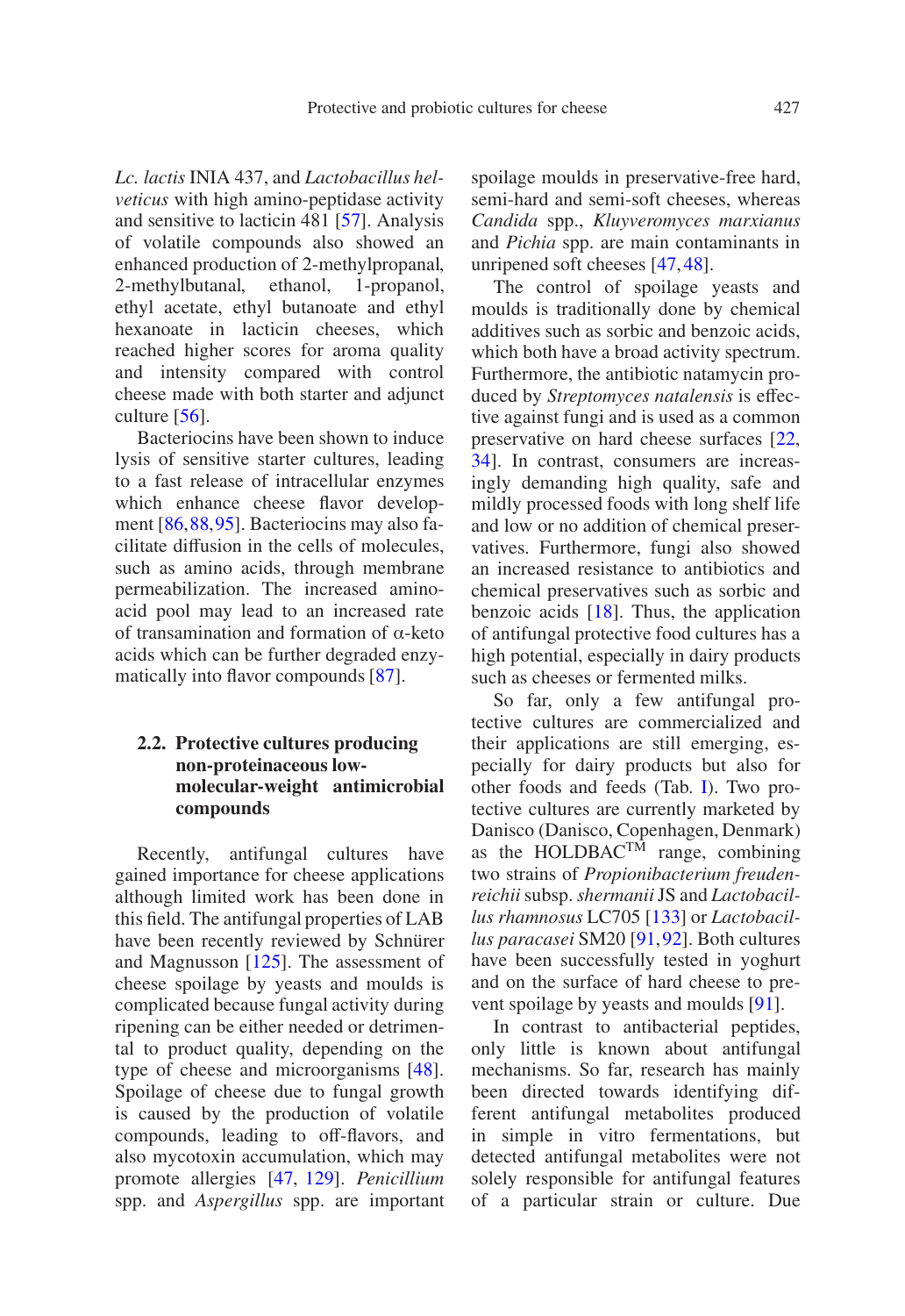|                                       | Table I. Antifungal protective cultures on the global market.                                                               |                                             |                                                                                                                                        |                                       |                                                             |
|---------------------------------------|-----------------------------------------------------------------------------------------------------------------------------|---------------------------------------------|----------------------------------------------------------------------------------------------------------------------------------------|---------------------------------------|-------------------------------------------------------------|
| Protective culture                    | Composition                                                                                                                 | Activity spectrum                           | Compounds                                                                                                                              | Recommended Reference<br>application  |                                                             |
| HOLDBAC <sup>TM</sup> YM-B            | Lactobacillus rhannosus LC705 Pichia quliermondii<br>Propionibacterium freudenreichii Yeasts, moulds<br>subsp. shermanii JS | Rhodotorula rubra<br>Bacillus spp.          | 2-Pyrrolidone-5-<br>caboxylic acid<br>Propionic acid<br>Acetic acid<br>Diacetyl                                                        | Fresh cheese<br>Sour cream<br>Yoghurt | Danisco A/S (Denmark)<br>[133]                              |
| HOLDBAC <sup>IM</sup> YM-C            | Propionibacterium freudenreichii Yeasts, moulds<br>Lactobacillus paracasei SM20<br>subsp. shermanii JS                      | Candida spp.<br>mucilaginosa<br>Rhodotorula | Hydroxphenyllactic acid<br>3-Phenyllactic acid<br>2-Pyrrolidone-5-<br>caboxylic acid<br>Propionic acid<br>Succinic acid<br>Acetic acid | Fresh cheese<br>Sour cream<br>Yoghurt | and unpublished<br>Danisco A/S<br>(Denmark)<br>[91]<br>data |
| Feedtech <sup>®</sup> Silage<br>F3000 | Pediococcus acidilactici<br>plantarum Milab 393<br>Enterococcus faecium<br>Lactococcus lactis<br>Lactobacillus              | Clostridium spp.<br>Yeasts, moulds          | 3-Phenyllactic acid<br>Cyclic dipeptides<br>Nisin                                                                                      | Silage                                | DeLaval (Sweden)<br>[132]                                   |

<span id="page-7-0"></span>Table I. Antifungal protective cultures on the global market.

# 428 F. Grattepanche et al.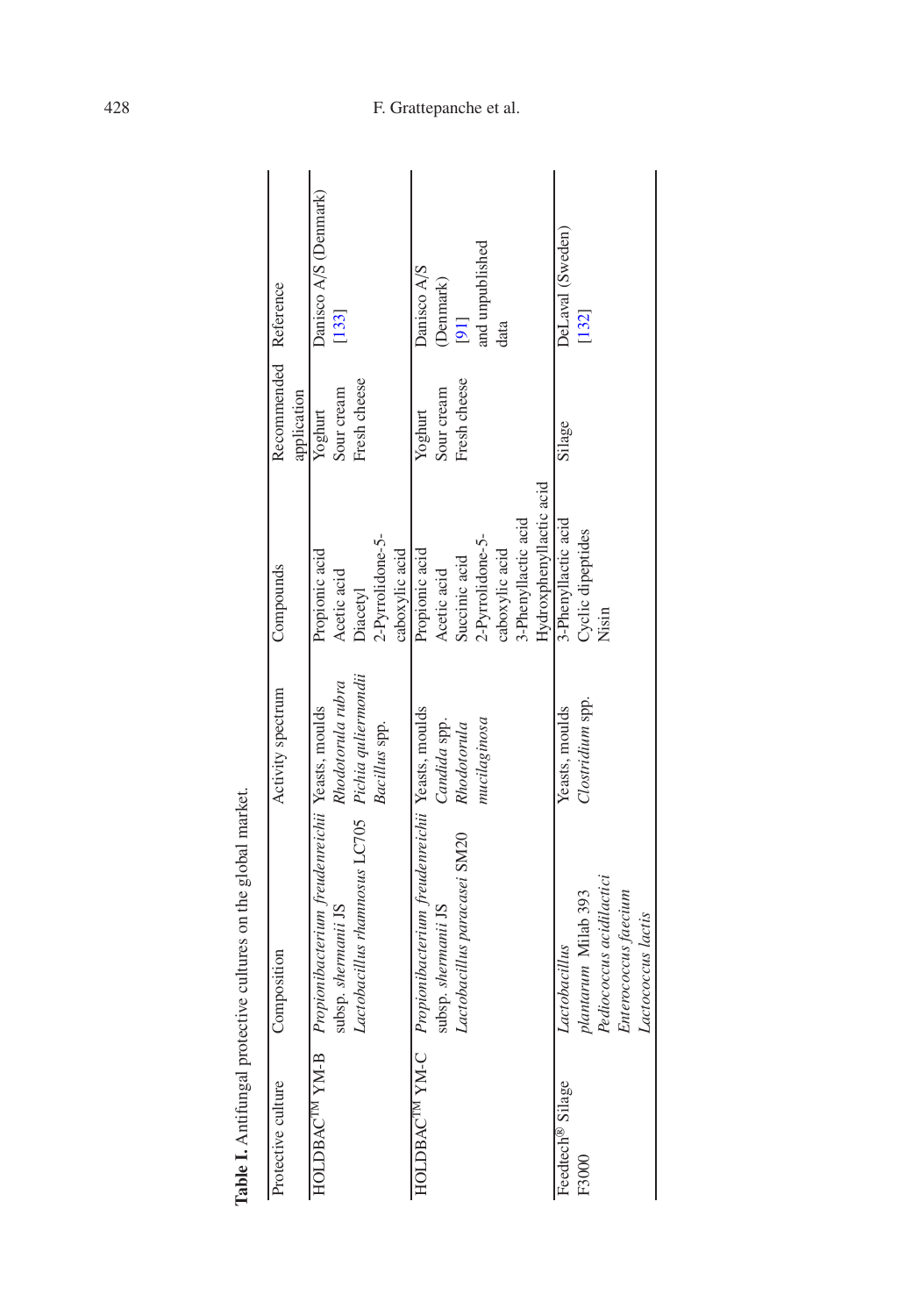to complex and synergistic interactions between different low-molecular-weight compounds and likely cell-to-cell interactions, the overall mechanisms are difficult to elucidate [\[125\]](#page-22-3). Recently, we identified the production of several antimicrobials, including 2-pyrrolidone-5-carboxylic acid, 3-phenyllactic acid, hydroxyphenyllactic acid, and succinic acid besides propionic and acetic acids, during fermentations of *Lb. paracasei* SM20 and *Propionibacterium jensenii* SM11 in whey-based medium (unpublished data). Similarly, *Lb. rhamnosus* LC705 was shown to produce 2-pyrrolidone-5-carboxylic acid [\[140\]](#page-23-7). Furthermore, mixtures including acetic, caproic, formic, propionic, butyric, *n*-valeric, and benzoic acids, as well as 3-hydroxy fatty acids, proteinaceous compounds and cyclic dipeptides were described as antifungal compounds of LAB [\[29](#page-18-5),[84,](#page-20-5)[100,](#page-21-12)[127](#page-23-8),[132\]](#page-23-6). One common characteristic was that all these compounds had to be present at low concentrations in contrast to high minimal inhibitory concentrations for fungi, confirming the complexity of antifungal mechanisms [\[132,](#page-23-6) [140](#page-23-7)].

The application of antifungal protective cultures is very promising, especially for the cheese industry. Several strains have been recently developed for cheese applications but further research is required to elucidate their mechanisms, reduce costs and for implementation by the industry. High effectiveness of protective cultures is often related to high inoculation levels, which can affect food quality and increase costs compared with traditional chemical preservation [\[91\]](#page-21-10). Clearly, careful optimization of antifungal systems and their applications are required.

#### **2.3. Barrier e**ff**ects of complex cheese microbiota**

Cheese surface consortia are known to be complex ecosystems, exhibiting high species and strain diversity of bacteria and eukaryotes. Recently developed molecular tools such as pulsed field gel electrophoresis (PFGE), which is a culturedependent method, temporal temperature gel electrophoresis (TTGE), denaturing gradient gel electrophoresis (DGGE), single strand conformation polymorphism (SSCP), and terminal restriction fragment length polymorphism- (TRFLP-) or length heterogeneity- (LH-) PCR have been successfully used to explore diversity and dynamics of cheese microflora [\[30,](#page-18-6) [35](#page-18-7), [49](#page-19-10), [80](#page-20-6)[,103](#page-21-13)[,113](#page-22-4)[,114\]](#page-22-5). Throughout cheese manufacturing and ripening, the development of the microflora is influenced by negative interactions between the different microbial populations, such as competition for nutrients, as well as stimulating interactions, such as pH increase and production of growth factors [\[96](#page-21-14)]. Both bacterial and eukaryotic populations evolve, with some species disappearing and others becoming predominant.

Naturally established cheese microflora were found to be more or less permissive for the growth of pathogenic or spoilage microorganisms [\[13,](#page-17-8) [85,](#page-20-7) [93](#page-21-15), [124\]](#page-22-6). The inhibitory activity was related to biodiversity and/or dynamics of the microflora because no antimicrobial activity was detected with pure cultures of the isolated strains.

Different hypotheses can be formulated to explain the antimicrobial activity of complex consortia. Certain factors associated with their metabolism (e.g. organic acids and  $H_2O_2$  production, nutrient depletion) together with cheese manufacture parameters (e.g. temperature, salt concentration) might exert synergic actions, inhibiting pathogenic or spoilage microorganisms. It is also well known that bacteriocin synthesis can be regulated by quorum sensing systems [\[62](#page-19-11)]. In this case, signaling molecules produced by one population of cheese consortia are believed to trigger bacteriocin production by another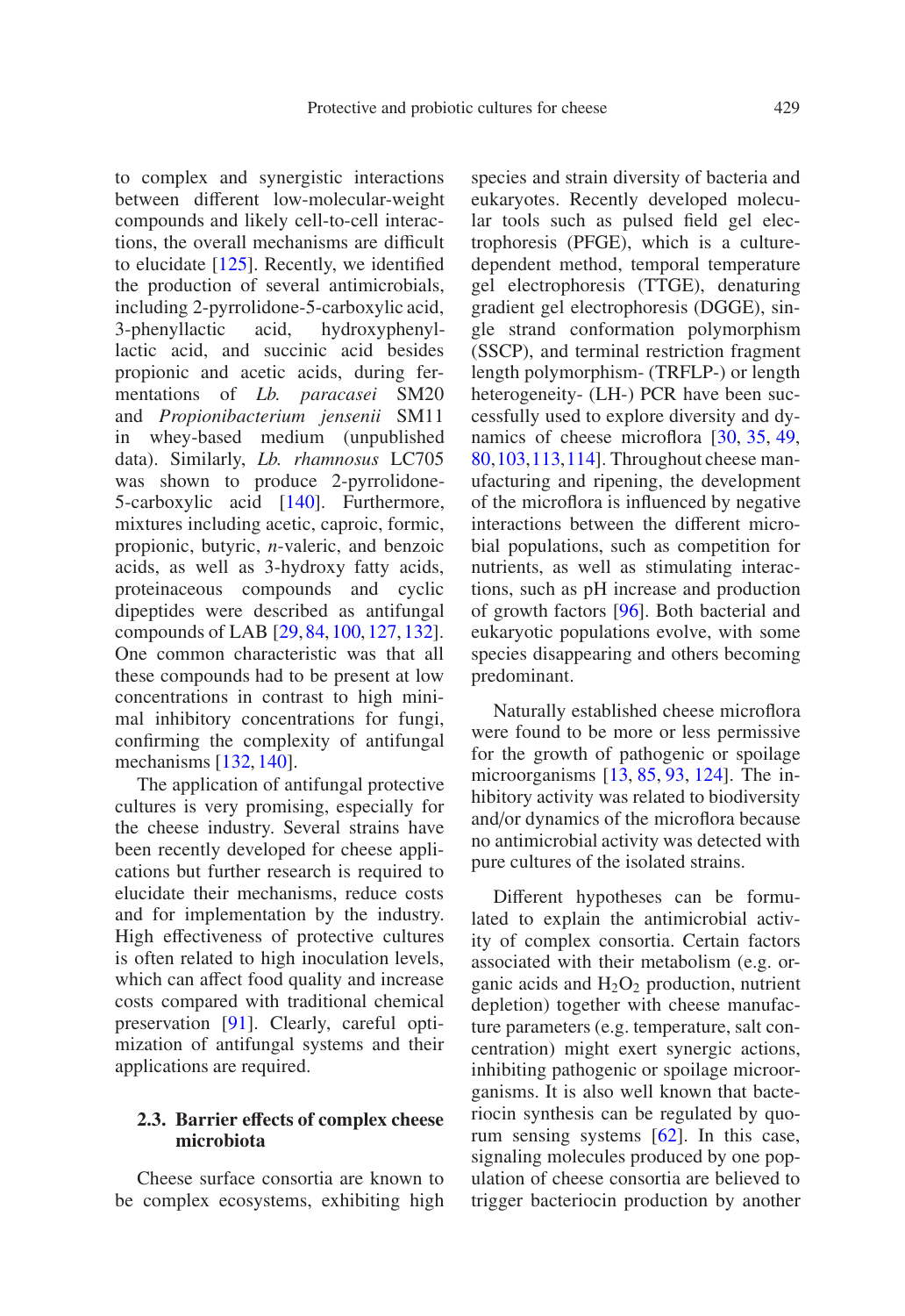population, thus explaining the absence of anti-microbial activity of pure cultures.

The selection of complex surface microflora to control the growth of spoilage and pathogenic microorganisms in cheese appears to be a promising avenue because no modification of process is required. However, further studies are needed to understand better mechanisms contributing to antimicrobial activity. The controlled propagation-production of such microflora for large-scale applications is a technological challenge, as presented below.

#### **3. PROBIOTIC CULTURES IN CHEESE**

Probiotics are defined by the FAO/WHO [\[45](#page-19-12)] as "live microorganisms which when administered in adequate amounts confer a health benefit on the host". The beneficial effects in treatment and prevention of various diseases or gut disorders such as inflammatory bowel disease or lactose intolerance are greatly debated in the literature [\[106](#page-22-7)]. Probiotic microorganisms include several genera of bacteria and yeasts [\[68](#page-20-8)], and among those, strains of enterococci, lactobacilli and propionibacteria are important for manufacturing some cheeses [\[52,](#page-19-7) [90](#page-21-16), [108\]](#page-22-8), and well adapted to the cheese environment. On the other hand, bifidobacteria and *Lactobacillus acidophilus* are most used in functional dairy foods containing probiotics, especially milk, yoghurt, ice cream and desserts [\[20\]](#page-17-9). However, conditions encountered in these products are very different from those of their natural habitat, the gastrointestinal tract of humans and animals. Thus, product composition can have deleterious effects on their viability, which is one of the most important prerequisites for beneficial health effects [\[106\]](#page-22-7). Due to its limited acidity, low oxygen level, high lipid content and low storage temperature, cheese is a suitable carrier for delivering live probiotic bacteria [\[15\]](#page-17-10).

## **3.1. Characteristics of probiotic bifidobacteria and lactobacilli related to their viability in cheeses**

Viability of probiotics is a key parameter for efficacy of probiotic products. Although the amount of cells required to produce beneficial health effects is not known, some authors have suggested a daily intake of at least  $10^8 - 10^9$  viable cells as the minimum intake to provide a therapeutic effect [\[118\]](#page-22-9). A minimum level of  $10^6$  cfu of probiotic bacteria per gram of product at the time of consumption is generally accepted and selected to provide bacterial concentrations that are technologically attainable and cost-effective [\[79](#page-20-9), [123](#page-22-10)]. According to this criterion, most cheeses seem to be suitable carriers for probiotic bacteria, as indicated by the high stability of viable cell counts reported for many cheeses during storage (Tab. [II\)](#page-11-0).

Probiotic bifidobacteria and lactobacilli of gut origin are generally classified as strictly anaerobic or microaerophilic but their resistance to oxygen is strainand species-dependent [\[134\]](#page-23-9). They usually show poor resistance under prolonged acidic conditions, with lactobacilli being less affected than bifidobacteria [\[20\]](#page-17-9). These characteristics explain the higher survival of probiotic cultures in cheese compared with other dairy products, in particular yoghurts and fermented milks [\[72,](#page-20-10) [126](#page-22-11)]. Indeed, yoghurt has an initial pH of about 4.1–4.4 that decreases to 3.8– 4.2 during refrigerated storage due to lactic acid production by *Lactobacillus delbrueckii* subsp. *bulgaricus*. On the other hand, the curd of soft cheeses has a pH below 5.0 after production (about 4.5 for Camembert cheese) but it increases rapidly during ripening. In 35-day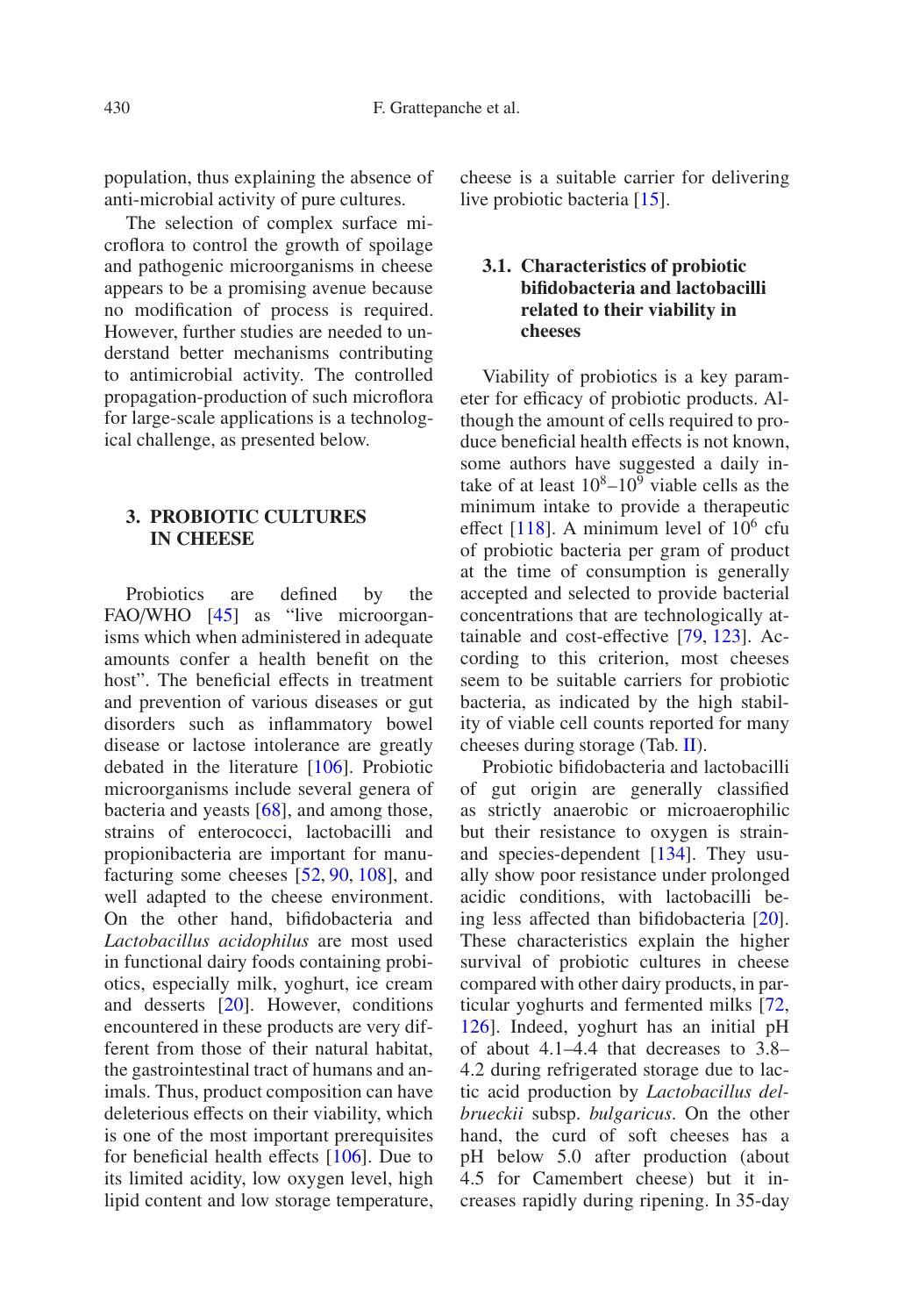ripened Camembert cheese, pH in the core and the rind reached high values, around 6.8 and 7.5, respectively [\[2](#page-17-11)]. The pH of hard and semi-hard cheeses, generally above 5.0 after production, remained relatively constant throughout the ripening period [\[23\]](#page-17-12). Furthermore, the cheese core can be considered as an anaerobic environment with very low redox potential  $(E_h)$  of about  $-250$  mV [\[9\]](#page-17-13). The redox potential of Camembert cheese during ripening has been shown to increase from  $+330$  to  $+360$  mV on the surface and decrease from –300 to –360 mV in the core  $[2]$  $[2]$ . In contrast,  $E_h$  is positive in yoghurt and increases with storage time above  $+120$  mV [\[32,](#page-18-8) [33\]](#page-18-9). Other parameters have been reported to influence probiotic viability in cheese, such as temperature and duration of ripening, presence of NSLAB with antagonistic activities, milk pasteurization and salt content [\[63,](#page-19-13) [104,](#page-21-17) [105,](#page-21-18) [112](#page-22-12), [141\]](#page-23-10).

Several bifidobacteria strains have been successfully incorporated into cheeses with no major changes in the process (Tab. [II\)](#page-11-0). This is different from yoghurt, where the incorporation of bifidobacteria is generally limited to *Bifidobacterium animalis*, a bacteria isolated from animals, due to its high acid and oxygen tolerance compared with human bifidobacteria [\[20](#page-17-9), [72\]](#page-20-10). Because the health benefits of animal bifidobacteria have not been researched to the same extent as human species [\[72\]](#page-20-10), cheese is a promising carrier for enlarging the range of bifidobacteria added to functional foods. Furthermore, cheese is also a suitable protective carrier against harsh stomach conditions. Vinderola et al. [\[139\]](#page-23-11) have reported high survival for *Bifidobacterium bifidum, Lb. acidophilus* and *Lb. casei* added to Argentinian Fresco cheese and subjected to a pH of 3.0 for 3 h at 37 ◦C. In an in vitro test, Cheddar cheese containing a probiotic strain of *E. faecium* gave greater protection to the strain exposed to porcine gastric juice at pH 2.0 than yoghurt [\[58](#page-19-14)]. Cellular response of *P. freudenreichii* to technological stresses during Swiss-type cheese manufacture has also been reported to increase resistance of cells to acidic conditions [\[71](#page-20-11)].

However, although cheese is likely one of the best carriers for probiotics, the addition of high numbers of viable and metabolically active cells can affect product quality, especially organoleptic properties, as discussed below.

## **3.2. E**ff**ects of probiotic bifidobacteria and lactobacilli on cheese quality**

The gross chemical composition of cheese (i.e. salt, protein, fat and moisture) and pH are generally not influenced by added probiotic bacteria [\[10](#page-17-14), [11,](#page-17-15) [19,](#page-17-16) [28,](#page-18-10) [31](#page-18-11), [37,](#page-18-12) [61](#page-19-15), [104,](#page-21-17) [105,](#page-21-18) [141\]](#page-23-10). However, in Cheddar cheese containing *Bifidobacterium lactis* Bb-12, Mc Brearty et al. [\[89\]](#page-21-19) measured a higher moisture level of 40%, exceeding the legal limit, compared with control cheese containing about 38% moisture. This effect, leading to low body/texture scores in sensory analysis, was explained by a rapid acidification during cheese manufacture with the starter added together with *B. lactis* Bb-12 [\[89\]](#page-21-19).

Incorporation of probiotic cultures in cheese does not generally affect primary proteolysis which in many cheeses results from activity of the coagulant agent (except for high cook cheeses) and, to a lesser extent, of plasmin and subsequently, residual coagulant and enzymes from the starter microflora [\[131](#page-23-12)]. However, changes in secondary proteolysis and increases in free amino acid content have often been reported when probiotics were added to cheese [\[11,](#page-17-15) [61,](#page-19-15) [89](#page-21-19), [104,](#page-21-17) [105\]](#page-21-18). Peptides and amino acids directly contribute to cheese flavor (such as sweet, bitter or malty) and can be precursors for the synthesis of other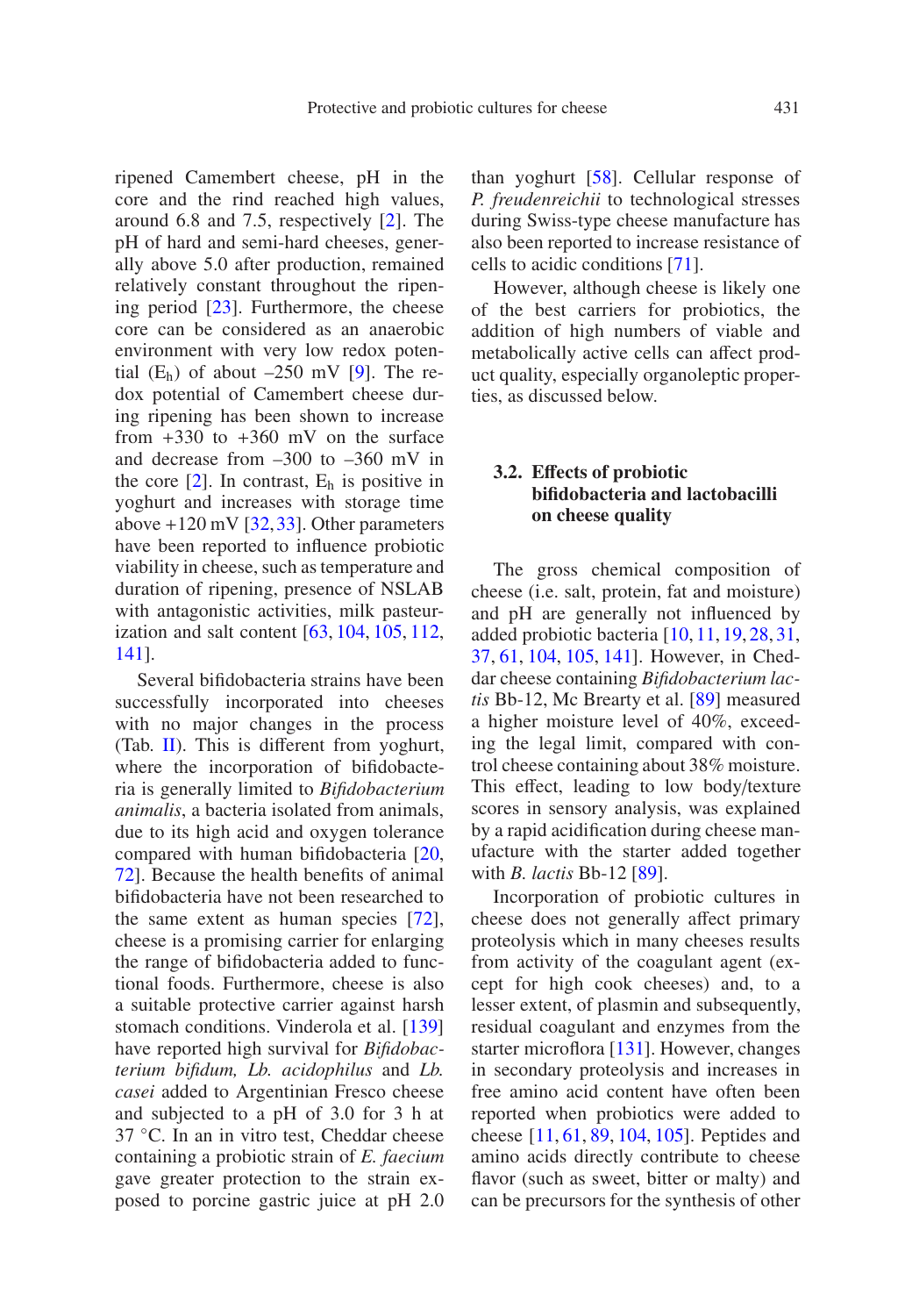|                        |                          | Table II. Variability of probiotic cultures in cheese experiments                                                                                                     |                                                      |                           |                                                                                                                                                                                    |                                    |
|------------------------|--------------------------|-----------------------------------------------------------------------------------------------------------------------------------------------------------------------|------------------------------------------------------|---------------------------|------------------------------------------------------------------------------------------------------------------------------------------------------------------------------------|------------------------------------|
| Cheese Type            | Ripening/                | Strains                                                                                                                                                               | Cell counts $(\log ctu \cdot g^{-1})$                |                           | Changes in process or remarks                                                                                                                                                      | Ref.                               |
|                        | conditions<br>Storage    |                                                                                                                                                                       | Start <sup>1</sup>                                   | End <sup>1</sup>          |                                                                                                                                                                                    |                                    |
| Cheddar                | $6-7$ °C,<br>24 wks      | B. bifidum                                                                                                                                                            | 6.0                                                  | 7.0                       | Commercial culture or immobilized freeze-dried<br>Addition of bifidobacteria prior to mixing and<br>packing into hoops<br>culture                                                  | $[37]$                             |
|                        | $4^{\circ}$ C,<br>12 wks | B. infantis ATCC 27920G                                                                                                                                               | 6.7                                                  | 6.59                      | Cheese milk standardized with cream fermented<br>with B. infantis ATCC 27920G                                                                                                      | $\begin{bmatrix} 31 \end{bmatrix}$ |
|                        | $\frac{8}{28}$ wks       | B. longum BB536<br>B. lactis Bb12                                                                                                                                     | 8.9<br>6.4                                           | 8.2<br>5.2                | Addition of bifidobacteria with starter culture                                                                                                                                    | [89]                               |
|                        | $9-10$ °C,<br>32 wks     | Bifidobacterium sp. DR10<br>Lb. rhamnosus DR20<br>Lb. acidophilus La5<br>Lb. acidophilus L10<br>Lb. paracasei L26<br>B. lactis Bb12<br>Lb. casei Lc1<br>B. lactis B94 | $7.6$<br>8.3<br>$8.78$<br>$7.8$<br>8.0<br>8.7<br>8.0 | 7.6<br>8.0                | B94, Bb12 and DR10 were mixed together<br>Addition of mixed probiotic cultures with<br>L26, Lc1 and DR20 were mixed together<br>L10 and La5 were mixed together<br>starter culture | $[112]$                            |
|                        | $4 °C$<br>24 wks         | Lb. acidophilus 4962<br>Lb. acidophilus L10<br>Lb. paracasei L26<br>B. longum 1941<br>Lb. casei 279<br>B. lactis B94                                                  | $2887$<br>$75$<br>8.3<br>8.5<br>8.0                  | 8.3<br>8.6<br>8.58<br>7.5 | LA4962, LC279 and BL1941 were mixed together<br>Addition of mixed probiotic cultures with<br>L10, L26 and B94 were mixed together<br>starter cultures                              | [104,<br>105                       |
| White-brined<br>cheese | 90 days<br>$4^{\circ}C$  | Lb. acidophilus La5<br>B. bifidum Bb02                                                                                                                                | 9.0<br>9.0                                           | 7.0<br>7.0                | Addition of probiotic cultures with starter culture                                                                                                                                | $[141]$                            |

<span id="page-11-0"></span>Table II. Variability of probiotic cultures in cheese experiments.

# 432 F. Grattepanche et al.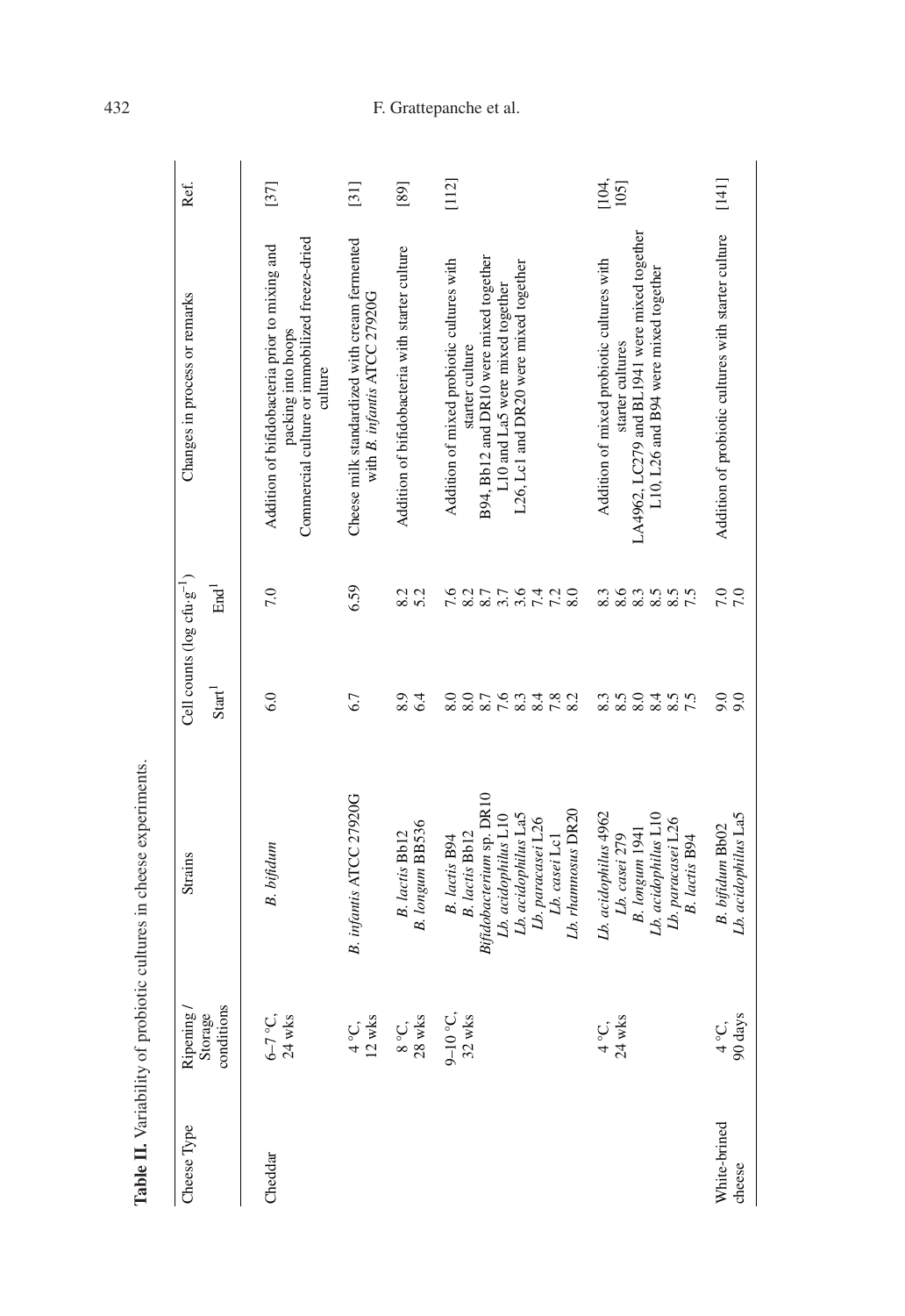| [10, 11]<br>[139]<br>Ref.<br>$[63]$<br>[28]<br>$[19]$<br>$\begin{array}{c} \boxed{61} \end{array}$<br>Addition of probiotic culture with starter culture<br>Modification of process: addition of milk protein<br>Modification in the process: heating of the curd<br>Addition of bifidobacteria with starter culture<br>Addition of bifidobacteria with starter culture<br>Bifidobacteria were tested in mixed culture or<br>Addition of lactobacilli with starter culture<br>Addition of lactobacilli with starter culture<br>temperature of milk and curd, curd cutting,<br>hydrolyzate, amount of starter inoculum,<br>Probiotic bacteria used as starter cultures<br>Probiotic cultures were mixed in different<br>Mixed culture was immobilized or not<br>concentration of salt, ripening time<br>Changes in process or remarks<br>combinations<br>individually<br>$6.8 - 7.5$<br>$5.9 - 7.3$<br>$6.9 - 8.6$<br>$6.6 - 7.6$<br>$5.6 - 8.6$<br>Cell counts ( $\log$ cfu·g <sup>-1</sup> )<br>$6.9 - 8.0$<br>$7.0 - 8.7$<br>$\text{End}^1$<br>7.8<br>6.0<br>5.2<br>5.0<br>8.0<br>5.2<br>6.7<br>$\overline{7.1}$<br>9.1<br>$8.3 - 8.6$<br>$6.4 - 7.6$<br>$7.8 - 8.5$<br>$7.7 - 8.7$<br>$7.0 - 7.6$<br>$6.0 - 8.7$<br>$7.0 - 8.4$<br>$Start^1$<br>7.39<br>९५५५५<br>७७७०<br>6.9<br>$\overline{7.1}$<br>7.0<br>6.3<br>Bifidobacterium sp (1 strain)<br>Lb. acidophilus (2 strains)<br>B. bifidum (2 strains)<br>B. longum (2 strains)<br>Lb. acidophilus La5<br>Lb. casei (2 strains)<br>Mixed culture FC<br>Mixed culture IC<br>B. bifidum Bb02<br>B. longum Bb46<br>Lb. acidophilus<br>Lb. acidophilus<br>Lb. paracasei<br><b>B.</b> infantis<br>B. bifidum<br><b>B.</b> longum<br><b>B.</b> lactis<br>Strains<br>conditions<br>Ripening<br>Storage<br>60 days<br>14 days<br>$70\,\mathrm{days}$<br>21 days<br>86 days<br>$12^{\circ}$ C,<br>$12\,^{\circ}\mathrm{C}$<br>$4 \text{ w}$ ks<br>$6^{\circ}$ C<br>$\mathbf{r}$<br>4 °C,<br>5°C,<br>$\mathbf{r}$<br>$\frac{6}{4}$<br>Canestrato Pugliese<br>Minas Fresh cheese<br>Argentinian Fresco<br>Semi-hard cheese<br>Semi-hard goat's<br>Crescenza Soft,<br>rindless cheese<br>Cheese Type<br>Hard cheese<br>milk cheese<br>Soft cheese<br>cheese, |  |  |  |  |
|-------------------------------------------------------------------------------------------------------------------------------------------------------------------------------------------------------------------------------------------------------------------------------------------------------------------------------------------------------------------------------------------------------------------------------------------------------------------------------------------------------------------------------------------------------------------------------------------------------------------------------------------------------------------------------------------------------------------------------------------------------------------------------------------------------------------------------------------------------------------------------------------------------------------------------------------------------------------------------------------------------------------------------------------------------------------------------------------------------------------------------------------------------------------------------------------------------------------------------------------------------------------------------------------------------------------------------------------------------------------------------------------------------------------------------------------------------------------------------------------------------------------------------------------------------------------------------------------------------------------------------------------------------------------------------------------------------------------------------------------------------------------------------------------------------------------------------------------------------------------------------------------------------------------------------------------------------------------------------------------------------------------------------------------------------------------------------------------------------------------------------------------------------------------------------------------------------|--|--|--|--|
|                                                                                                                                                                                                                                                                                                                                                                                                                                                                                                                                                                                                                                                                                                                                                                                                                                                                                                                                                                                                                                                                                                                                                                                                                                                                                                                                                                                                                                                                                                                                                                                                                                                                                                                                                                                                                                                                                                                                                                                                                                                                                                                                                                                                       |  |  |  |  |
|                                                                                                                                                                                                                                                                                                                                                                                                                                                                                                                                                                                                                                                                                                                                                                                                                                                                                                                                                                                                                                                                                                                                                                                                                                                                                                                                                                                                                                                                                                                                                                                                                                                                                                                                                                                                                                                                                                                                                                                                                                                                                                                                                                                                       |  |  |  |  |
|                                                                                                                                                                                                                                                                                                                                                                                                                                                                                                                                                                                                                                                                                                                                                                                                                                                                                                                                                                                                                                                                                                                                                                                                                                                                                                                                                                                                                                                                                                                                                                                                                                                                                                                                                                                                                                                                                                                                                                                                                                                                                                                                                                                                       |  |  |  |  |
|                                                                                                                                                                                                                                                                                                                                                                                                                                                                                                                                                                                                                                                                                                                                                                                                                                                                                                                                                                                                                                                                                                                                                                                                                                                                                                                                                                                                                                                                                                                                                                                                                                                                                                                                                                                                                                                                                                                                                                                                                                                                                                                                                                                                       |  |  |  |  |
|                                                                                                                                                                                                                                                                                                                                                                                                                                                                                                                                                                                                                                                                                                                                                                                                                                                                                                                                                                                                                                                                                                                                                                                                                                                                                                                                                                                                                                                                                                                                                                                                                                                                                                                                                                                                                                                                                                                                                                                                                                                                                                                                                                                                       |  |  |  |  |
|                                                                                                                                                                                                                                                                                                                                                                                                                                                                                                                                                                                                                                                                                                                                                                                                                                                                                                                                                                                                                                                                                                                                                                                                                                                                                                                                                                                                                                                                                                                                                                                                                                                                                                                                                                                                                                                                                                                                                                                                                                                                                                                                                                                                       |  |  |  |  |
|                                                                                                                                                                                                                                                                                                                                                                                                                                                                                                                                                                                                                                                                                                                                                                                                                                                                                                                                                                                                                                                                                                                                                                                                                                                                                                                                                                                                                                                                                                                                                                                                                                                                                                                                                                                                                                                                                                                                                                                                                                                                                                                                                                                                       |  |  |  |  |
|                                                                                                                                                                                                                                                                                                                                                                                                                                                                                                                                                                                                                                                                                                                                                                                                                                                                                                                                                                                                                                                                                                                                                                                                                                                                                                                                                                                                                                                                                                                                                                                                                                                                                                                                                                                                                                                                                                                                                                                                                                                                                                                                                                                                       |  |  |  |  |

**Table II.** Continued.

Table II. Continued.

 $^{2}$  For Crescenza cheese, starting concentrations correspond to log of cfu per mL of milk used for cheese-making. <sup>1</sup> Cell concentrations at the beginning and the end of the ripening period.<br><sup>2</sup> For Crescenza cheese, starting concentrations correspond to log of cfu per mL of milk used for cheese-making. <sup>1</sup> Cell concentrations at the beginning and the end of the ripening period.

# Protective and probiotic cultures for cheese 433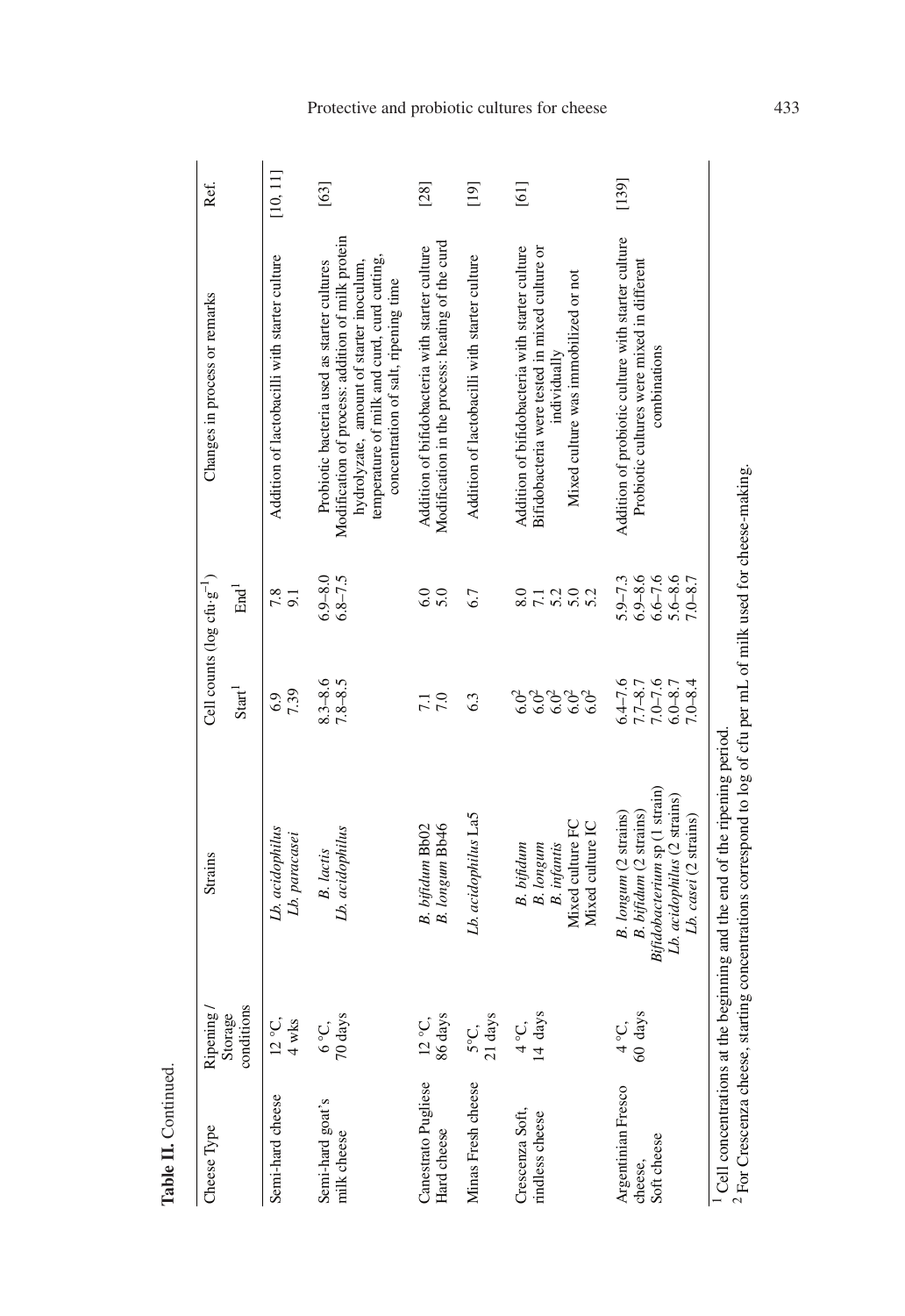flavors or volatile aroma, resulting in offflavors [\[5](#page-17-17), [128](#page-23-1)].

During ripening, lipolysis also plays an important role in the development of cheese characteristics. The addition of probiotic cultures does not seem to affect the free fatty acid profile of cheese, likely due to a higher lipolytic activity of starters and some NSLAB compared with probiotic cultures [\[28,](#page-18-10) [61](#page-19-15), [63](#page-19-13)].

Most cheeses containing probiotic lactobacilli and bifidobacteria have high acetic acid content due to heterofermentation [\[28](#page-18-10)[,31](#page-18-11)[,61](#page-19-15)[,63,](#page-19-13)[89,](#page-21-19)[104](#page-21-17)[,105\]](#page-21-18). Bifidobacteria produce mainly acetic and lactic acid, in a molar ratio 2:3, from lactose fermentation via the fructose-6-phosphate shunt pathway. Some lactobacilli can also produce acetic acid, but to a lesser extent compared with bifidobacteria [\[36](#page-18-13)]. Acetic acid contributes to the typical flavor of different cheeses, but excessive concentrations can also result in off-flavors [\[53](#page-19-16), [120\]](#page-22-13).

Lactose maldigestion can be alleviated by β-galactosidase activities of bifidobacteria [\[67](#page-20-12)]. A complete lactose hydrolysis was observed in Crescenza, Canestrato Pugliese and Cheddar-like cheeses to which bifidobacteria were added, eventually leading to a small galactose accumulation [\[28](#page-18-10), [31,](#page-18-11) [61\]](#page-19-15).

As already reported by several authors [\[15,](#page-17-10) [118\]](#page-22-9), cheese is a promising food matrix for probiotics. However, only a few probiotic cheeses have been successfully developed for the market compared with yoghurts or fermented milks. Furthermore, strain selection and possible process adjustments should be carefully evaluated to maximize probiotic cell viability during cheese manufacture and storage, as well as to limit possible changes in organoleptic properties. Finally, dairy propionibacteria which have been recently proposed as probiotics [\[107\]](#page-22-14) could be further researched for applications as probiotic and ripening cultures, especially for Swiss-type cheeses.

#### **4. ANTIBIOTIC RESISTANCE**

Until recently, safety criteria for food cultures were mainly based on a long history of safe use [\[54,](#page-19-17) [121\]](#page-22-15). These criteria were often considered sufficient for use of any strains belonging to a particular "safe" genus or species in cheese technology. However, it is now increasingly accepted that strains of almost any bacterial species can acquire plasmids or transposons containing antibiotic (AB) resistance genes or virulence factors and therefore, safety considerations have to be placed on particular strains. Increasing concerns over the AB resistance situation in food-related bacteria are partly due to excessive use of antibiotics in both human and veterinary medicine and agriculture [\[1,](#page-16-0) [81](#page-20-13), [109\]](#page-22-16) and to the high transferability potential of acquired AB resistance genes [\[3,](#page-17-18) [110](#page-22-17)]. During the last decade, the hypothesis that non-pathogenic microorganisms in fermented food, e.g. LAB in cheese, can also function as reservoirs for transferable AB resistance determinants has been verified [\[122](#page-22-18), [135\]](#page-23-13). As a consequence, horizontal gene transfer (HGT) of such determinants to other bacteria can occur in the cheese matrix and surface and once cheese is consumed, between cheese organisms and commensal microbiota in the gastrointestinal tract. HGT by conjugation between the cheese isolate *Lb. plantarum* harboring the plasmid pLFE1 with the erythromycin resistance gene *erm*(B) and *E. faecalis* was measured at high frequency in gnotobiotic rats even without selective pressure [\[46\]](#page-19-18).

The presence of AB resistance genes in both isolated LAB from fermented foods, such as cheese, and LAB of human origin is the first evidence for such AB resistance gene transfer, as recently reviewed by Ammor et al. [\[3](#page-17-18)]. The best documented examples are tetracycline and erythromycin resistance genes found in enterococci in European cheeses [\[70](#page-20-14), [135](#page-23-13)]. AB resistance genes were also characterized in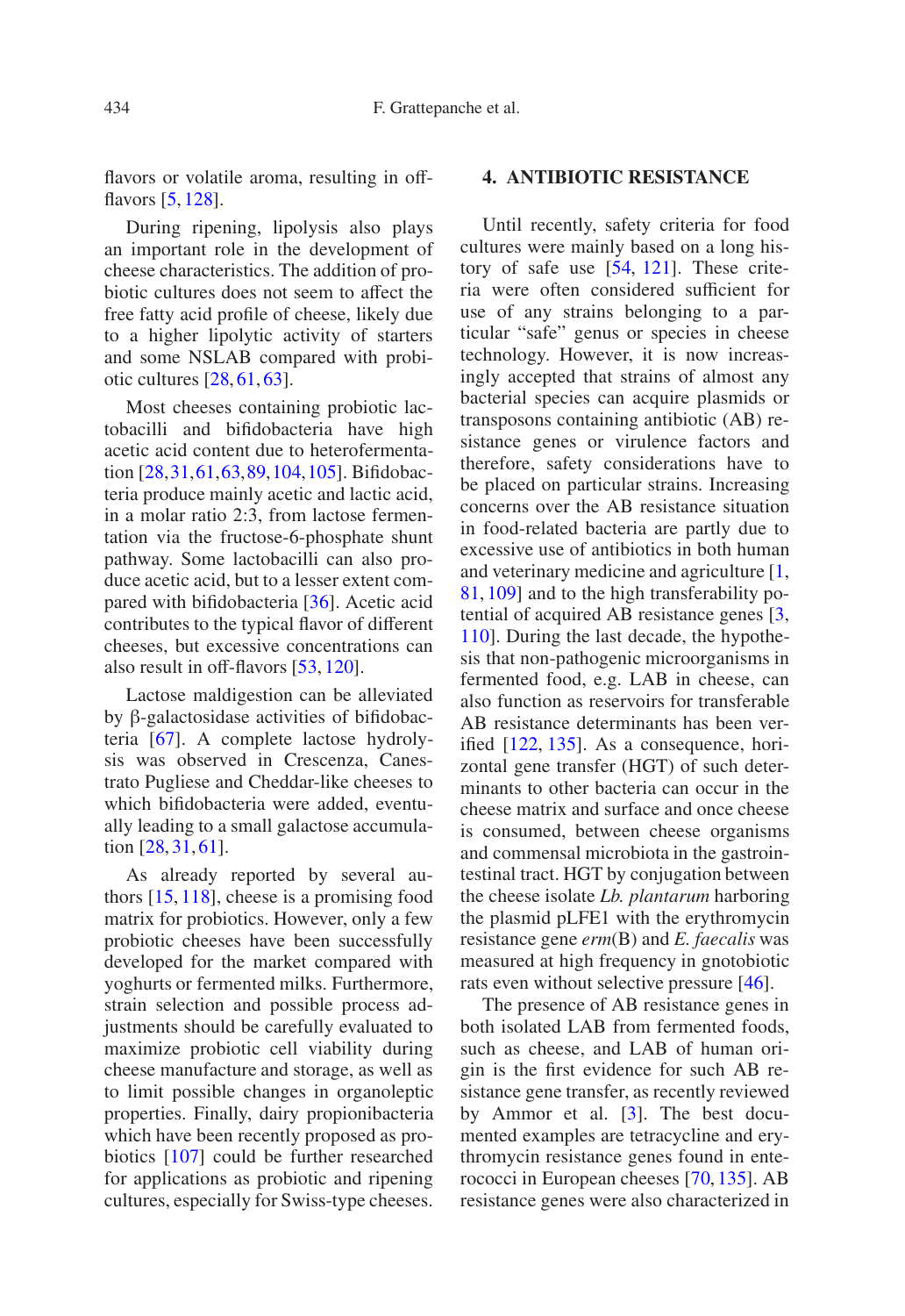cheese LAB isolates belonging to the genera *Lactobacillu*s, *Lactococcus* and *Leuconostoc* [\[3\]](#page-17-18). Furthermore, transferability of AB resistance genes derived from plasmids and transposons of cheese LAB isolates was demonstrated in vitro between different species of LAB by conjugation on agar plates [\[109](#page-22-16)].

A second indication of HGT is the increasing prevalence of AB-resistant non-*Enterococcus* LAB isolates from cheeses [\[3,](#page-17-18)[27](#page-18-14)[,50](#page-19-19)[,69](#page-20-15),[109,](#page-22-16)[136\]](#page-23-14). Phenotypic analysis of AB resistance among LAB was always limited by different methodological approaches used to determine AB susceptibility-resistance breakpoints of dairy strains and bifidobacteria. The use of the micro-dilution method for determining minimal inhibitory concentrations of antibiotics in non-clinical, non-*Enterococcus* LAB and bifidobacteria was highly recommended [\[38,](#page-18-15) [76\]](#page-20-16). Results for phenotypic resistance are then compared with the breakpoints established for the species [\[50](#page-19-19)]. Now available are new molecular screening tools based on microarray hybridization allowing rapid screening of AB resistance genes [\[111\]](#page-22-19). With a microarray targeting ninety different AB resistance determinants mainly from Gram-positive bacteria, Kastner et al. [\[73](#page-20-17)] showed that among thirty LAB starter strains used for cheese production, none contained acquired AB resistance genes, in contrast to several meat LAB starters and two probiotic cultures: *Lactobacillus reuteri* SD 2112 with the plasmid-encoded tetracycline resistance gene *tet*(W) and the lincosamide resistance gene *lnu*(A); and *Bifidobacterium animalis* subsp. *lactis* DSM 10140 with *tet*(W).

To conclude, AB resistance screening of industrial cultures and novel strains should be done systematically. Strain identification by phenotypic and genotypic methods and the absence of transferable AB resistance genes and virulence factors are important criteria which will be implemented in European food legislation [\[42,](#page-18-16) [43\]](#page-18-17). According to criteria set by the European Food Safety Authority [\[44\]](#page-19-20), intrinsic AB resistance or AB resistance due to mutation of chromosomal genes represent acceptable risks of dissemination by HGT, but acquired AB resistances are risk factors for public health.

## **5. TECHNOLOGICAL CHALLENGES AND PROSPECTS FOR INNOVATIVE TECHNOLOGIES**

The incorporation of functional cultures in cheese must have no deleterious effects on the cheese manufacturing process and product quality. This implies that metabolic activities (e.g. lactic acid, aroma and flavor productions) of cultures with added functionalities must be similar to those of the original starter culture. On the other hand, a functional culture should not be impaired to provide the desired effect. Technological challenges and possible solutions for application of protective and probiotic cultures in cheese are discussed below.

#### **5.1. Challenges related to bacteriocinogenic cultures in cheese**

As discussed previously, bacteriocinogenic strains can affect the growth of starter cultures, and milk and curd acidification. Conversely, good growth of the producer strains in the presence of the starter culture is also needed because bacteriocin production is directly related to cell concentration. To overcome this major limitation, bacterial strains for starter cultures must be carefully selected. Bouksaim et al. [\[14\]](#page-17-19) highlighted the importance of the inoculum ratio of bacteriocinogenic strains and starter cultures for controlled acidification and production in Gouda cheese.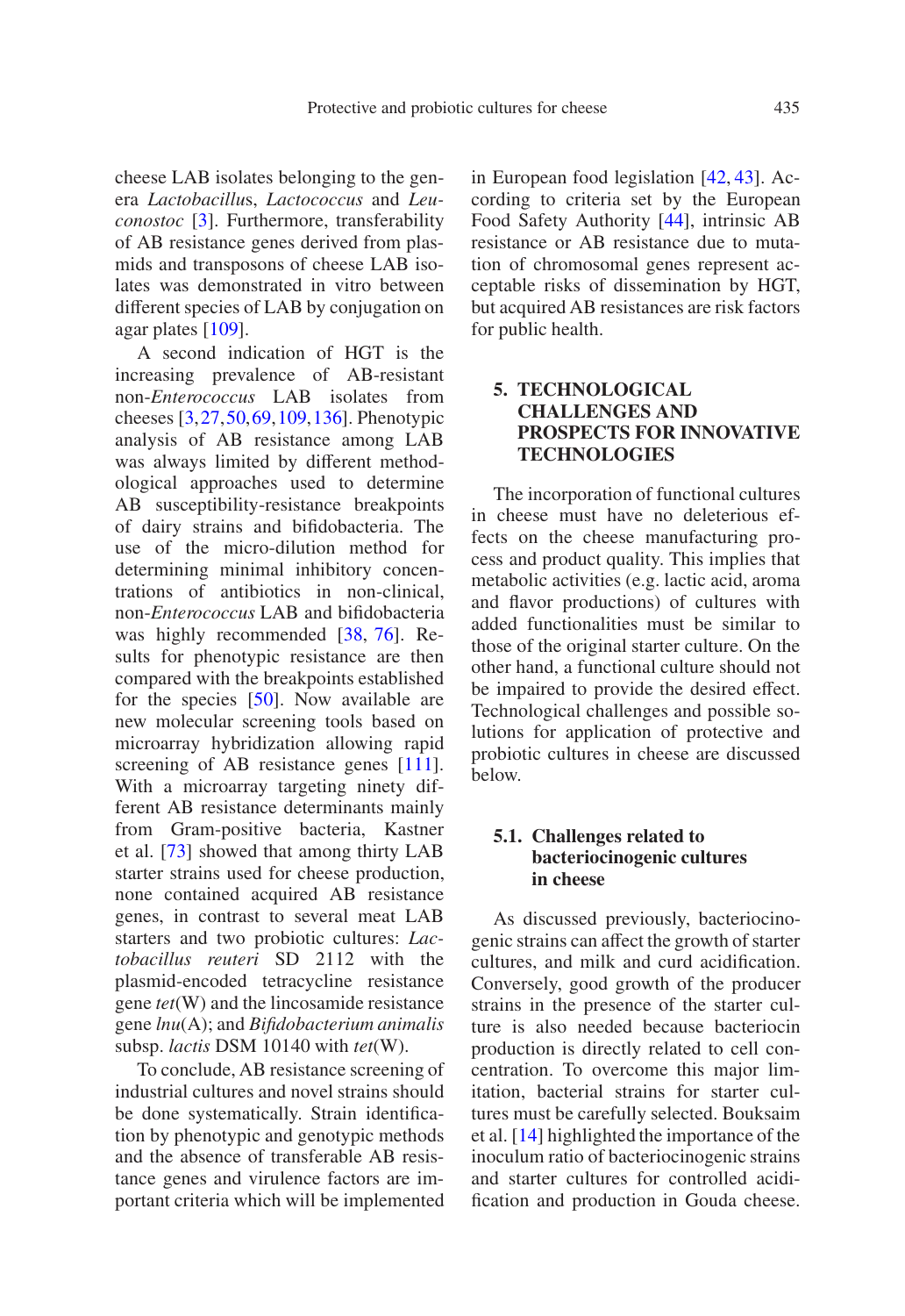A very small change in the proportion of mixed culture inoculum from 0.4/1.4% to 0.6/1.4% between the nisinogenic strain (*Lc. diacetylactis* UL719) and Flora Danica starter led to a large increase in numbers of UL719 accompanied by changes in nisin Z activity in cheese, i.e. from nondetectable to 256 international units (corresponding to 6.4 μg pure nisin) per gram of cheese, although composition of cheeses was similar to control cheese made with 1.4% Flora Danica only. This study clearly showed the great challenge of controlling bacteriocinogenic strain activity in cheese. The use of bacteriocin-resistant strains has also been proposed by several authors to overcome the deleterious effects of bacteriocin on acidifying capacity of starter cultures [\[8,](#page-17-1)[95\]](#page-21-8). However, the selection process can be difficult, particularly in the case of cheese with complex microflora. Furthermore, other technological parameters (e.g. bacteriophage resistance of starter and bacteriocin cultures) are also important for cheese applications.

Technological properties (e.g. ability to grow and acidify in milk) and/or safety status (e.g. bacteriocinogenic strains carrying AB resistance and/or belonging to genus or species which includes pathogenic strains) of bacteriocinogenic strains can also limit their applications in cheese. As a possible solution, the heterologous production of bacteriocin in GRAS strains with relevant technological properties was successfully attempted [\[16](#page-17-20), [115\]](#page-22-20).

Despite extensive research done on bacteriocins and bacteriocinogenic strains, few products are commercially available, reflecting the difficulties of implementation of such protective cultures in cheese manufacturing. Although heterologous production of bacteriocins has good potential to facilitate applications of bacteriocinogenic cultures in cheese, regulatory considerations and general consumer opposition to use of genetically modified organisms in food will likely block this development.

## **5.2. Innovative technologies for production of cheese cultures**

Industrial processes for food culture production, including cheese cultures and probiotics, almost exclusively use conventional batch fermentation with suspended cells cultivated separately. Separately produced cultures are eventually mixed after production to formulate commercial preparations. For bacterial surfaceripened cheeses, cheeses after salting are either inoculated with commercial defined mixed cultures containing different strains of *Brevibacterium linens*, *Debaromyces hansenii* and/or *Geotrichum candidum*, or in some countries are washed with smears from older cheeses ("old-young" smearing method) [\[17](#page-17-21)].

However, both approaches have disadvantages, such as limited biodiversity for controlled inoculation and contamination risks by undesirable contaminants for the "old-young" smearing method. The development of technologies enabling a controlled propagation of complex microflora could be very useful for controlling contamination and developing cheese surface flora, leading to high product quality and safety.

Cell immobilization has been used to perform high cell density fermentations for both cell and metabolite productions with several advantages over free-cell fermentations, including: high cell densities, reuse of biocatalysts, improved resistance to contamination and bacteriophage attack, enhancement of plasmid stability, prevention from washing-out during continuous cultures, and the physical and chemical protection of cells [\[78](#page-20-18), [79\]](#page-20-9). Recently, we developed and validated new continuous fermentation systems with immobilized human fecal microbiota to closely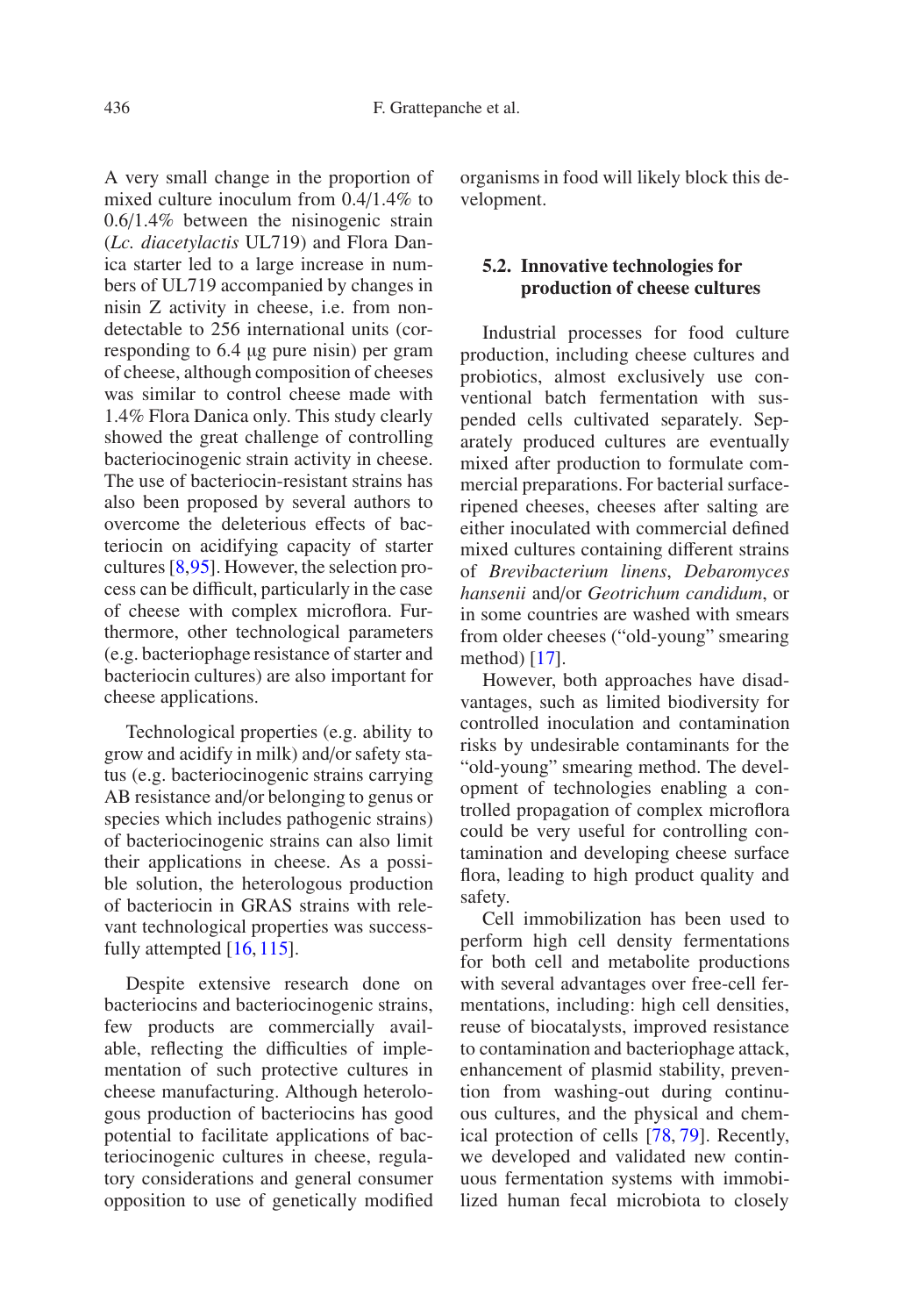model intestinal fermentation and stably cultivate complex microbiota [\[24,](#page-18-18)[25\]](#page-18-19). Similar approaches could be used to stabilize and propagate complex cheese surface microflora, and eventually develop dynamic fermentor models to study cheese surface ecosystems.

Current data also suggest that cell immobilization combined with continuous culture might also be used to efficiently produce, in a one-step process, functional cultures and probiotic cells with enhanced tolerance to environmental stresses and improved technological and functional characteristics [\[78](#page-20-18), [79](#page-20-9)]. Recent studies with immobilized lactobacilli and continuous mixed strain cultures have reported significant physiological changes, such as a large increase in cell tolerance to nisin and low pH, and enhanced acidification capacity of cheese cultures [\[65,](#page-19-21) [77\]](#page-20-19).

#### **6. CONCLUSION**

Despite a great deal of basic and applied research carried out on identification, characterization and development of bacteriocinogenic strains in cheese over the past thirty years or even more, very few applications have reached the market. This situation is largely explained by the difficulty of applying bacteriocinogenic strains in the context of industrial cheese production where needs for robust and reproducible processes are high. Selection of competitive bacteriocinogenic strains in cheese environments and suitable starters with low sensitivity to the bacteriocin is a prerequisite for successful large-scale applications. Development of culture rotation to respond to bacteriophage attacks is also needed. Furthermore, strict process control is required to achieve proper growth of starter, secondary and adjunct cultures and production of uniform, high quality and safe cheese. If this can be achieved, in situ bacteriocin production could be used both to enhance microbiological safety of cheese and to accelerate cheese ripening. One of the most promising applications of protective cultures is on cheese surfaces where post-processing contamination is more likely to occur and no interference with starter cultures is expected. The selection and development of complex natural cheese surface microflora with protective properties against spoilage and pathogenic contaminants is especially attractive but will require development of suitable technologies for controlled propagation of complex cultures. Furthermore, the development of antifungal cultures with protective effects associated with minimal metabolism in cheese is rapidly evolving and similar concepts relying on synergistic mixtures of nonprotein low-molecular-weight metabolites could be further developed to target bacterial contaminants.

Cheese is also a very suitable but underused carrier for the delivery of probotics, with specific advantages compared to fermented milks and yoghurts for maintaining high cell viability and with potential to enlarge the range of probiotic strains used in functional dairy products. It is therefore expected that new functional cheeses will be developed on the market, eventually harboring resident cultures with probiotic features not yet characterized and exploited.

Finally, safety of food cultures will become increasingly important with the emergence and dissemination of AB resistance genes. In the near future cheese and probiotic cultures, like any other food cultures, will have to fulfill strict testing to guarantee the absence of acquired AB resistance genes with transfer potential.

#### **REFERENCES**

<span id="page-16-0"></span>[1] Aarestrup F.M., Veterinary drug usage and antimicrobial resistance in bacteria of animal origin, Bas. Clin. Pharmacol. Toxicol. 96 (2005) 271–281.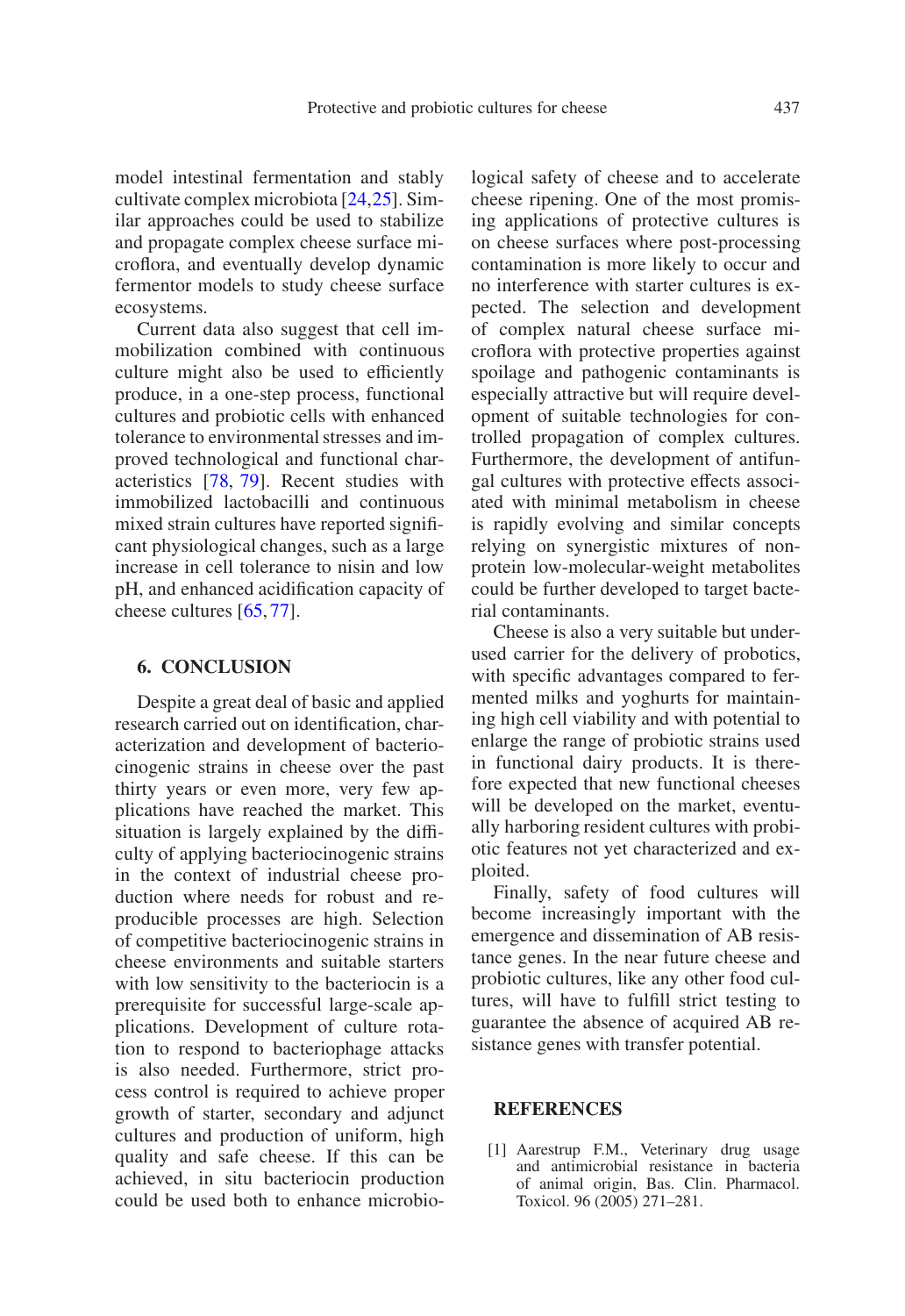- <span id="page-17-11"></span>[2] Abraham S., Cachon R., Colas B., Feron G., De Coninck J., Eh and pH gradients in Camembert cheese during ripening: measurements using microelectrodes and correlations with texture, Int. Dairy J. 17 (2007) 954–960.
- <span id="page-17-18"></span>[3] Ammor M.S., Florez A.B, Mayo B., Antibiotic resistance in non-enterococcal lactic acid bacteria and bifidobacteria, Food Microbiol. 24 (2007) 559–570.
- <span id="page-17-4"></span>[4] Anastasiou R., Georgalaki M., Manolopoulou E., Kandarakis I., De Vuyst L., Tsakalidou E., The performance of *Streptococcus macedonicus* ACA-DC 198 as starter culture in Kasseri cheese production, Int. Dairy J. 17 (2007) 208–217.
- <span id="page-17-17"></span>[5] Ardö Y., Flavour formation by amino acid catabolism, Biotechnol. Adv. 24 (2006) 238–242.
- <span id="page-17-3"></span>[6] Bachmann H.P., Bütikofer U., Isolini D., Swiss-type cheese, in: Roginski H. (Ed.), Encyclopedia of Dairy Science, Elsevier, Oxford, UK, 2004, pp. 363–371.
- <span id="page-17-5"></span>[7] Benech R.O., Kheadr E.E., Lacroix C., Fliss I., Impact of nisin producing culture and liposome-encapsulated nisin on ripening of *Lactobacillus* added-Cheddar cheese, J. Dairy Sci. 86 (2003) 1895–1909.
- <span id="page-17-1"></span>[8] Benech R.O., Kheadr E.E., Laridi R., Lacroix C., Fliss I., Inhibition of *Listeria innocua* in Cheddar cheese by addition of nisin Z in liposomes or by *in situ* production in mixed culture, Appl. Environ. Microbiol. 68 (2002) 3683–3690.
- <span id="page-17-13"></span>[9] Beresford T.P., Fitzsimons N.A., Brennan N.L., Cogan T.M., Recent advances in cheese microbiology, Int. Dairy J. 11 (2001) 259–274.
- <span id="page-17-14"></span>[10] Bergamini C.V., Hynes E.R., Quiberoni A., Suárez V.B., Zalazar C.A., Probiotic bacteria as adjunct starters: influence of the addition methodology on their survival in a semi-hard Argentinean cheese, Food Res. Int. 38 (2005) 597–604.
- <span id="page-17-15"></span>[11] Bergamini C.V., Hynes E.R., Zalazar C.A., Influence of probiotic bacteria on the proteolysis profile of a semi-hard cheese, Int. Dairy J. 16 (2006) 856–866.
- <span id="page-17-0"></span>[12] Bernbom N., Licht T.R., Brogren C.H., Jelle B., Johansen A.H., Badiola I., Vogensen F.K., Nørrung B., Effect of *Lactococcus lactis* on composition of intestinal microbiota: role of nisin, Appl. Environ. Microbiol. 72 (2006) 239–244.
- <span id="page-17-8"></span>[13] Bockelmann W., Willems K.P., Neve H., Heller K.H., Cultures for the ripening of smear cheeses, Int. Dairy J. 15 (2005) 719– 732.
- <span id="page-17-19"></span>[14] Bouksaim M., Lacroix C., Audet P., Simard R.E., Effects of mixed starter composition on nisin Z production by *Lactococcus lactis* subsp *lactis* biovar. *diacetylactis* UL 719 during production and ripening of Gouda cheese, Int. J. Food Microbiol. 59 (2000) 141–156.
- <span id="page-17-10"></span>[15] Boylston T.D., Vinderola C.G., Ghoddusi H.B., Reinheimer J.A, Incorporation of bifidobacteria into cheeses: challenges and rewards, Int. Dairy J. 14 (2004) 375–387.
- <span id="page-17-20"></span>[16] Brede D.A., Faye T., Stierli M.P., Dasen G., Theiler A., Nes I.F., Meile L., Holo H., Heterologous production of antimicrobial peptides in *Propionibacterium freudenreichii*, Appl. Environ. Microbiol. 71 (2005) 8077–8084.
- <span id="page-17-21"></span>[17] Brennan T.M., Cogan M., Loessner M., Scherer S., Bacterial surface-ripened cheeses, in: Fox P.F., Mc Sweeney P.L.H, Cogan T.M., Guinee T.P. (Eds.), Cheese: Major Cheese Groups, Elsevier, Oxford, UK, 2004, pp. 199–225.
- <span id="page-17-7"></span>[18] Brul S., Coote P., Preservative agents in foods – Mode of action and microbial resistance mechanisms, Int. J. Food Microbiol. 50 (1999) 1–17.
- <span id="page-17-16"></span>[19] Buriti F.C.A., da Rocha J.S., Saad S.M.I., Incorporation of *Lactobacillus acidophilus* in Minas fresh cheese and its implication for textural and sensorial properties during storage, Int. Dairy J. 15 (2005) 1279–1288.
- <span id="page-17-9"></span>[20] Champagne C., Gardner N., Roy D., Challenges in the addition of probiotic cultures to foods, Crit. Rev. Food Sci. Nutr. 45 (2005) 61–84.
- <span id="page-17-2"></span>[21] Cheigh C.I., Pyun Y.R., Nisin biosynthesis and its properties, Biotechnol. Lett. 27 (2005) 1641–1648.
- <span id="page-17-6"></span>[22] Chipley J.R., Sodium benzoate and benzoic acid, in: Davidson P.M., Branen A.L. (Eds.), Antimicrobials in Foods, Marcel Dekker Inc., New York., USA, 1993, pp. 46.
- <span id="page-17-12"></span>[23] Choisy C., Desmazeaud M., Gripon J.C., Lamberet G., Lenoir J., La biochimie de l'affinage, in: Eck A., Gillis J.C. (Eds.), Le Fromage, Lavoisier, Paris, 1997, pp. 86– 161.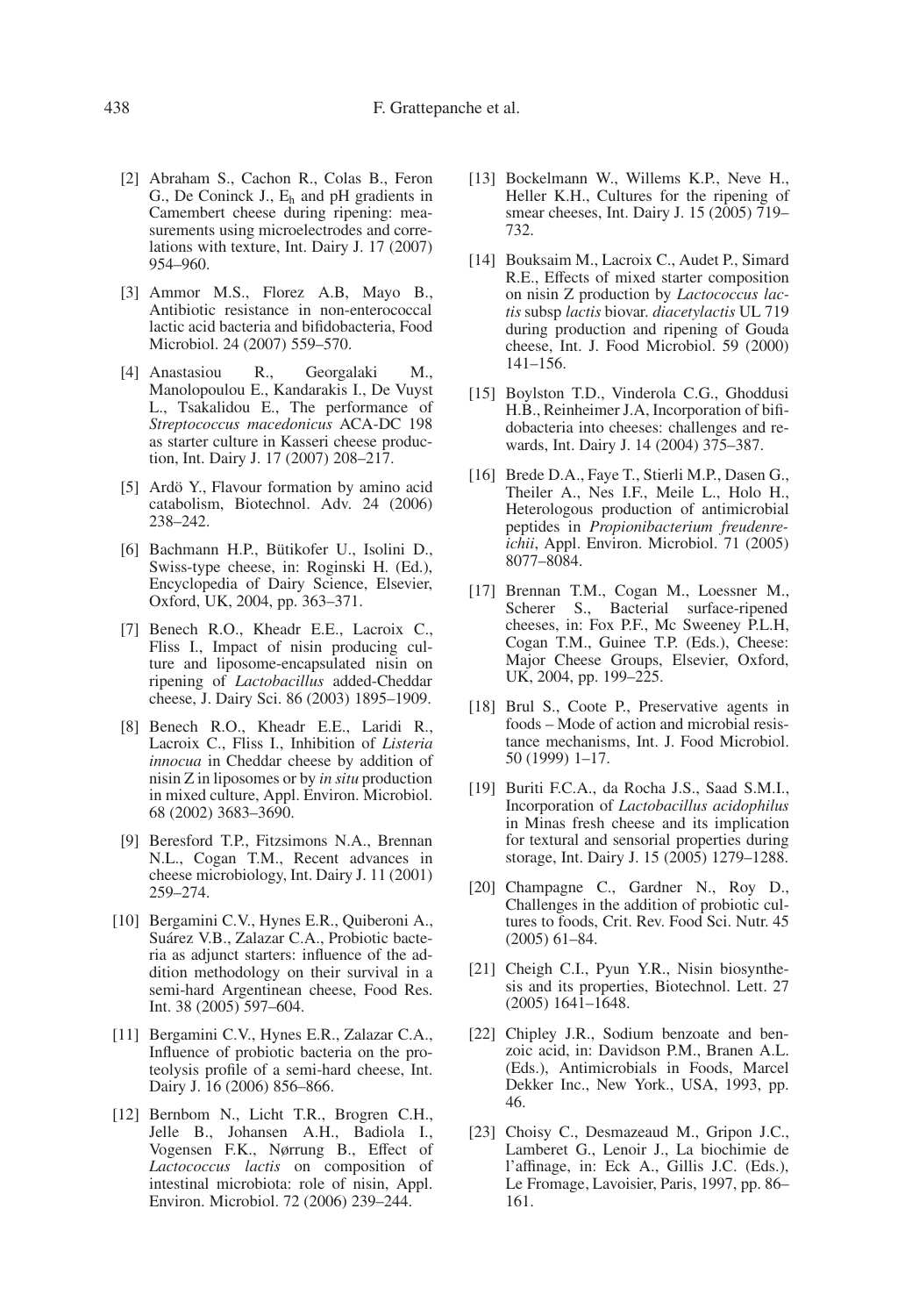- <span id="page-18-18"></span>[24] Cinquin C., Le Blay G., Fliss I., Lacroix C., Immobilization of infant fecal microbiota and utilization in an *in vitro* colonic fermentation model, Microb. Ecol. 48 (2004) 128– 138.
- <span id="page-18-19"></span>[25] Cinquin C., Le Blay G., Fliss I., Lacroix C., New three-stage *in vitro* model for infant colonic fermentation with immobilized fecal microbiota, FEMS Microbiol. Ecol. 57 (2006) 324–336.
- <span id="page-18-0"></span>[26] Cleveland J., Montville T.J., Nes I.F., Chikindas M.L., Bacteriocins: safe, natural antimicrobials for food preservation, Int. J. Food Microbiol. 71 (2001) 1–20.
- <span id="page-18-14"></span>[27] Coppola R., Succi M., Tremante P., Reale A., Salzano G., Sorrentino Z., Antibiotic susceptibility of *Lactobacillus rhamnosus* strains isolated from Parmegiano Reggiona cheese, Lait 85 (2005) 193–204.
- <span id="page-18-10"></span>[28] Corbo M.R., Albenzio M., De Angelis M., Sevi A., Gobbetti M., Microbiological and biochemical properties of Canestrato Pugliese hard cheese supplemented with bifidobacteria, J. Dairy Sci. 84 (2001) 551– 561.
- <span id="page-18-5"></span>[29] Corsetti A., Gobbetti M., Rossi J., Damiani P., Antimould activity of sourdough lactic acid bacteria: identification of a mixture of organic acids produced by *Lactobacillus* Appl. Microbiol. Biotechnol. 50 (1998) 253–256.
- <span id="page-18-6"></span>[30] Cronin T., Ziino M., Condurso C., McSweeney P.L.H., Mills S., Ross R.P., Stanton C., A survey of the microbial and chemical composition of seven semiripened Provola dei Nebrodi Sicilian cheeses, J. Appl. Microbiol. 103 (2007) 1128–1139.
- <span id="page-18-11"></span>[31] Daigle A., Roy D., Bélanger G., Vuillemard J.C., Production of probiotic cheese (Cheddar-like cheese) using enriched cream fermented by *Bifidobacterium infantis*, J. Dairy Sci. 82 (1999) 1081–1091.
- <span id="page-18-8"></span>[32] Dave R.I., Shah N.P., Effect of cysteine on the viability of yoghurt and probiotic bacteria in yoghurts made with commercial starter cultures, Int. Dairy J. 7 (1997) 537– 545.
- <span id="page-18-9"></span>[33] Dave R.I., Shah N.P., Ingredient supplementation effects on viability of probiotic bacteria in yoghurt, J. Dairy Sci. 81 (1998) 2804–2816.
- <span id="page-18-4"></span>[34] Davidson P.M., Doan C.H., Natamycin, in: Davidson P.M., Branen A.L. (Eds.),

Antimicrobials in Foods, Marcel Dekker Inc., New York, USA, 1993, pp. 395.

- <span id="page-18-7"></span>[35] Delbès C., Ali-Mandjee L., Montel M.C., Monitoring bacterial communities in raw milk and cheese by culture-dependent and -independent 16S rRNA gene-based analyses, Appl. Environ. Microbiol. 73 (2007) 1882–1891.
- <span id="page-18-13"></span>[36] Desai A.R., Powell I.B., Shah N.P., Survival and activity of probiotic lactobacilli in skim milk containing prebiotics, J. Food Sci. 69 (2004) 57–60.
- <span id="page-18-12"></span>[37] Dinakar P., Mistry V.V., Growth and viability of *Bifidobacterium bifidum* in Cheddar cheese, J. Dairy Sci. 77 (1994) 2854–2864.
- <span id="page-18-15"></span>[38] Domig K.J., Mayrhofer S., Zitz U., Mair C., Peterson A., Amtmann E., Mayer H.K., Kneifel W., Antibiotic susceptibility testing of *Bifidobacterium thermophilum* and *Bifidobacterium pseudolongum* strains: broth microdilution vs. agar disc diffusion assay, Int. J. Food Microbiol. 120 (2007) 191–195.
- <span id="page-18-1"></span>[39] Drider J., Fimland G., Héchard Y., McMullen L.M., Prévost H., The continuing story of class IIa bacteriocins, Microbiol. Mol. Biol. Rev. 70 (2006) 564–582.
- <span id="page-18-2"></span>[40] Ennahar S., Aoude-Werner D., Sorokine O., van Dorsselaer A., Bringel F., Hubert J.C., Hasselmann C., Production of pediocin AcH by *Lactobacillus plantarum* WHE92 isolated from cheese, Appl. Environ. Microbiol. 62 (1996) 4381–4387.
- <span id="page-18-3"></span>[41] Ennahar S., Assobhel O., Hasselmann C., Inhibition of *Listeria monocytogenes* in a smear-surface soft cheese by *Lb. plantarum* WHE92, a pediocin AcH producer, J. Food Prot. 61 (1998) 186–191.
- <span id="page-18-16"></span>[42] European Commission (2002), Opinion of the Scientific Committee on Animal Nutrition on the criteria for assessing the safety of micro-organisms resistant to antibiotics of human clinical and veterinary importance, European Commission, Health and Consumer Protection Directorate General, Directorate C, Scientific Opinions, Brussels, Belgium.
- <span id="page-18-17"></span>[43] European Food Safety Authority (2004), EFSA Scientific Colloquium Summary Report, QPS: qualified presumption of safety of microorganisms in food and feed, European Food Safety Authority, Brussels, Belgium.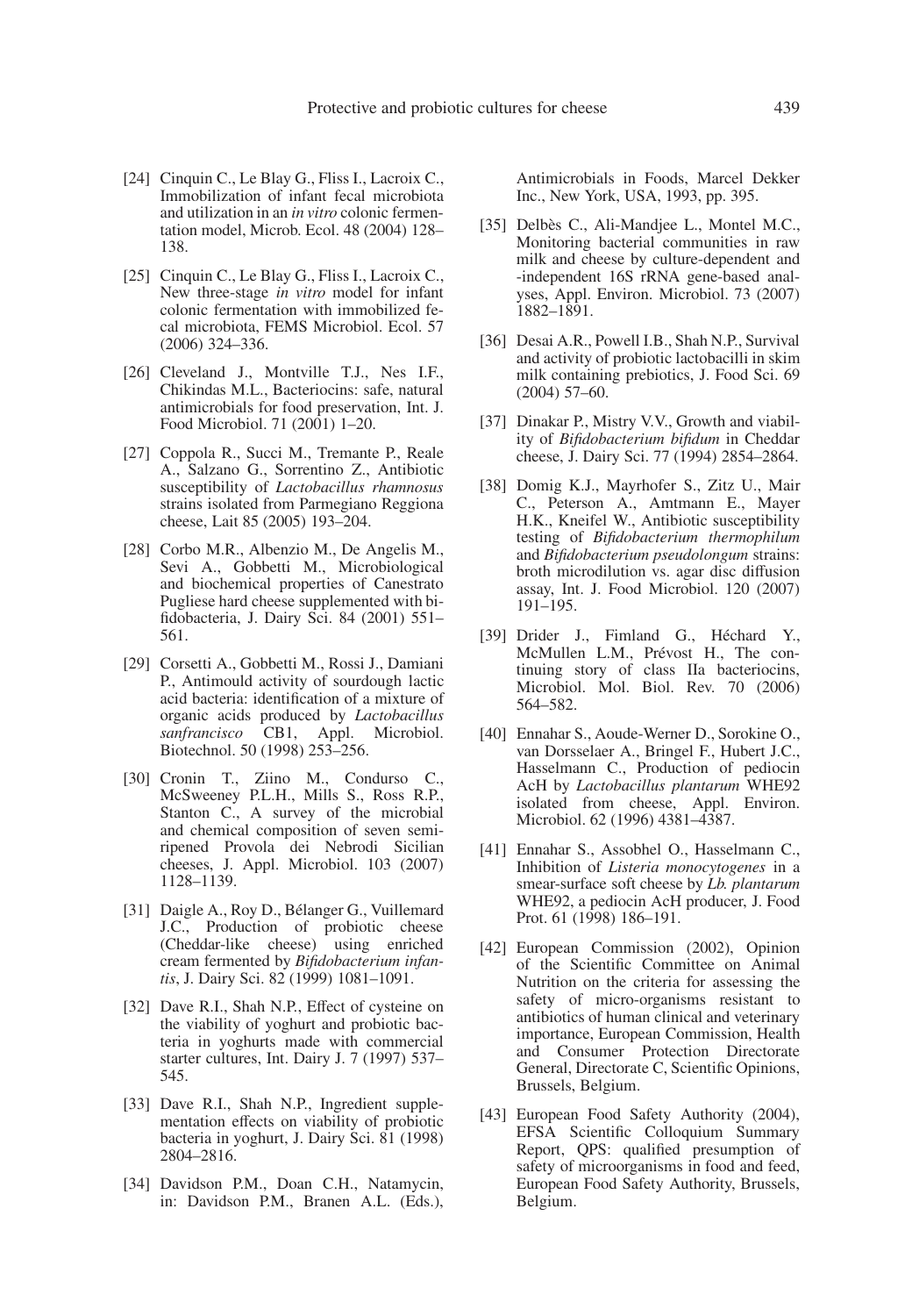- <span id="page-19-20"></span>[44] European Food Safety Authority (2005), Updating of the criteria used in the assessment of bacteria for resistance to antibiotics of human or veterinary importance, Question No. EFSA-Q2004-079 adopted on May 2005, The EFSA Journal 223, pp. 1–12.
- <span id="page-19-12"></span>[45] FAO/WHO, Guidelines for the evaluation of probiotics in food, Food and Agricultural Organization of the United Nations and World Health Organization, Working Group Report, London, Ontario, Canada, 2002.
- <span id="page-19-18"></span>[46] Feld L., Schjorring S., Hammer K., Licht T.R., Danielsen M., Krogflet K., Wilcks A., Selective pressure affects transfer and establishment of a *Lactobacillus plantarum* resistance plasmid in the gastrointestinal environment, J. Antimicrob. Chemother. 61 (2008) 845–852.
- <span id="page-19-1"></span>[47] Filtenborg O.J., Frisvad C., Thrane U., Moulds in food spoilage, Int. J. Food Microbiol. 33 (1996) 85–102.
- <span id="page-19-2"></span>[48] Fleet G.H., Yeasts in dairy products, J. Appl. Bacteriol. 68 (1990) 199–211.
- <span id="page-19-10"></span>[49] Flórez A.B., Mayo B., Microbial diversity and succession during the manufacture and ripening of traditional, Spanish, blueveined Cabrales cheese, as determined by PCR-DGGE, Int. J. Food Microbiol. 110 (2006) 165–171.
- <span id="page-19-19"></span>[50] Flórez A.B., Delgado S., Mayo B., Antimicrobial susceptibility of lactic acid bacteria isolated from a cheese environment, Can. J. Microbiol. 51 (2005) 51–58.
- <span id="page-19-4"></span>[51] Fontaine L., Hols P., The inhibitory spectrum of thermophilin 9 from *Streptococcus thermophilus* LMD-9 depends on the production of multiple peptides and the activity of  $BlpG<sub>St</sub>$ , a thiol-disulfide oxidase, Appl. Environ. Microbiol. 74 (2008) 1102–1110.
- <span id="page-19-7"></span>[52] Foulquié Moreno M.R., Sarantinopoulos P., Tsakalidou E., De Vuyst L., The role and application of enterococci in food and health, Int. J. Food Microbiol. 106 (2006) 1–24.
- <span id="page-19-16"></span>[53] Fox P.F., Wallace J.M., Formation of flavor compounds in cheese, Adv. Appl. Microbiol. 45 (1997) 17–85.
- <span id="page-19-17"></span>[54] Franz C.M.A.P., Stiles M.E., Schleifer K.H., Holzapfel W.H., Enterococci in foods – a conundrum for food safety, Int. J. Food. Microbiol. 88 (2003) 105–122.
- <span id="page-19-3"></span>[55] Gálvez A., Abriouel H., López R.L., Omar N.B., Bacteriocin-based strategies for food preservation, Int. J. Food Microbiol. 120  $(2007)$  51–70.
- <span id="page-19-9"></span>[56] Garde S., Avila M., Fernández-García E., Medina M., Nuñez M., Volatile compounds and aroma of Hispanico cheese manufactured using lacticin 481-producing *Lactococcus lactis* ssp. *lactis* INIA 639 as an adjunct culture, Int. Dairy J. 17 (2007) 717–726.
- <span id="page-19-8"></span>[57] Garde S., Avila M., Gaya P., Medina M., Nuñez M., Proteolysis of Hispánico cheese manufactured using lacticin 481-producing *Lactococcus lactis* ssp. *lactis* INIA 639, J. Dairy Sci. 89 (2006) 840–849.
- <span id="page-19-14"></span>[58] Gardiner G., Stanton C., Lynch P.B., Collins J.K., Fitzgerald G., Ross R.P., Evaluation of Cheddar cheese as a food carrier for delivery of a probiotic strain to the gastrointestinal tract, J. Dairy Sci. 82 (1999) 1379–1387.
- <span id="page-19-5"></span>[59] Georgalaki M.D., Van den Berghe E., Kritikos D., Devreese B., Van Beeumen J., Kalantzopoulos G., De Vuyst L., Tsakalidou E., Macedocin, a food-grade lantibiotic produced by *Streptococcus macedonicus* ACA-DC 198, Appl. Environ. Microbiol. 68 (2002) 5891–5903.
- <span id="page-19-6"></span>[60] Giraffa G., Functionality of enterococci in dairy products, Int. J. Food Microbiol. 88 (2003) 215–222.
- <span id="page-19-15"></span>[61] Gobbetti M., Corsetti A., Smacchi E., Zocchetti A., De Angelis M., Production of Crescenza cheese by incorporation of bifidobacteria, J. Dairy Sci. 81 (1998) 37–47.
- <span id="page-19-11"></span>[62] Gobbetti M., De Angelis M., Di Cagno R., Minervini F., Limitone A., Cell-cell communication in food related bacteria, Int. J. Food Microbiol. 120 (2007) 34–45.
- <span id="page-19-13"></span>[63] Gomes A.M.P., Malcata F.X., Development of probiotic cheese manufactured from goat milk: response surface analysis via technological manipulation, J. Dairy Sci. 81 (1998) 1492–1507.
- <span id="page-19-0"></span>[64] Goulet V., de Valk H, Pierre O., Stainer F., Rocourt J., Vaillant V., Jacquet C., Desenclos J.C., Effect of prevention measures on incidence of human listeriosis, France 1987–1997, Emerg. Inf. Dis. 7 (2001) 983–898.
- <span id="page-19-21"></span>[65] Grattepanche F., Audet P., Lacroix C., Enhancement of functional characteristics of mixed lactic culture producing nisin Z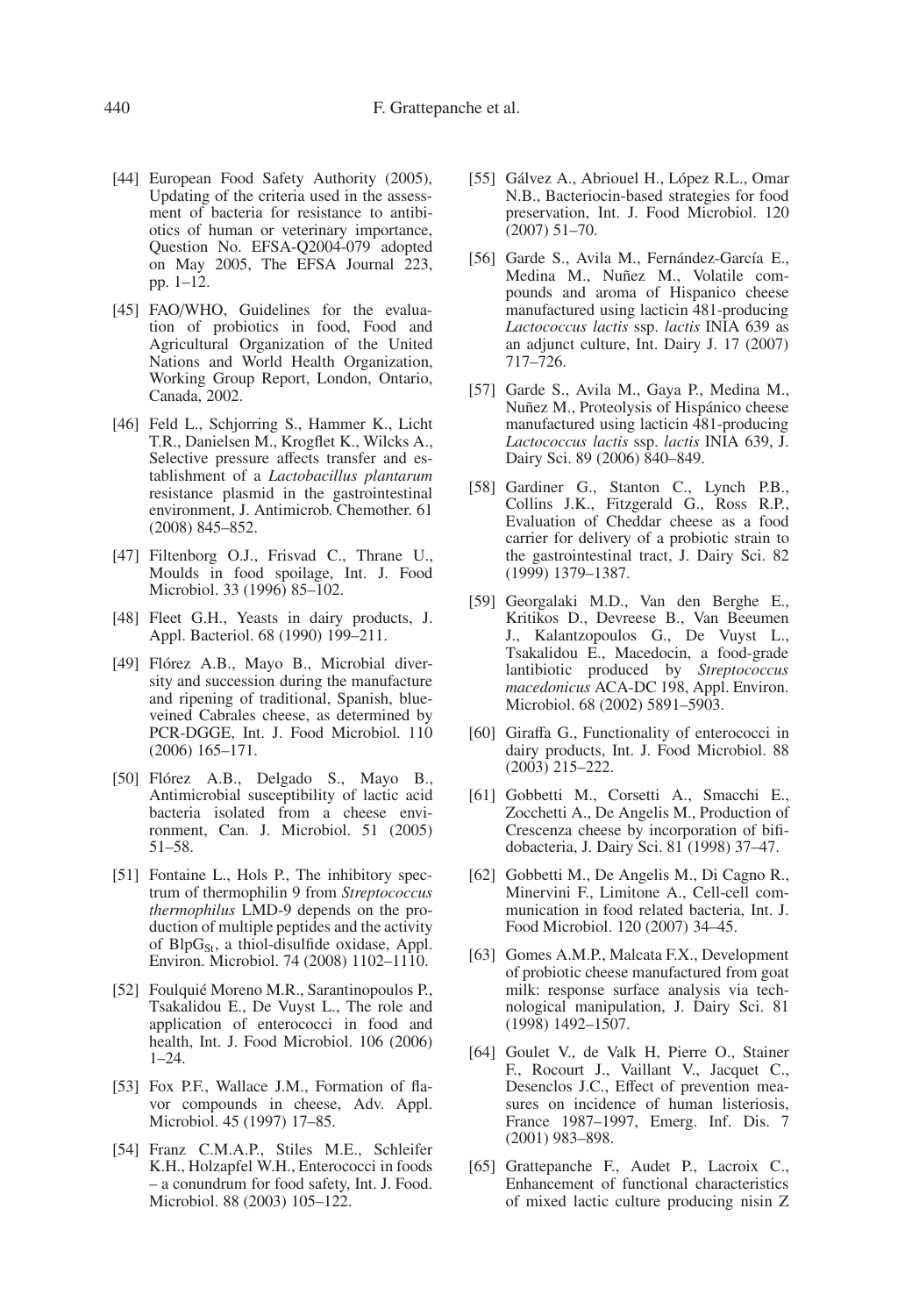and exopolysaccharides during continuous prefermentation of milk with immobilized cells, J. Dairy Sci. 90 (2007) 5361–5373.

- <span id="page-20-1"></span>[66] Guinane C.M., Cotter P.D., Hill C., Ross R.P., Microbial solutions to microbial problems; lactococcal bacteriocins for the control of undesirable biota in food, J. Appl. Microbiol. 98 (2005) 1316–1325.
- <span id="page-20-12"></span>[67] He T., Priebe M.G., Zhong Y., Huang C., Harmsen H.J.M., Raang G.C., Antoine J.M., Welling G.W., Vonk R.J., Effects of yogurt and bifidobacteria supplementation on the colonic microbiota in lactoseintolerant subjects, J. Appl. Microbiol. 104 (2008) 595–604.
- <span id="page-20-8"></span>[68] Holzapfel W.H., Haberer P., Geisen R., Björkroth J., Schillinger U., Taxonomy and important features of probiotic microorganisms in food and nutrition, Am. J. Clin. Nutr. 73 (2001) 365–373.
- <span id="page-20-15"></span>[69] Hummel A.S., Hertel C., Holzapfel W.H., Franz C.M.A., Antibiotic resistances of starter and probiotic strains of lactic acid bacteria, Appl. Environ. Microbiol. 73 (2007) 730–739.
- <span id="page-20-14"></span>[70] Huys G., D'Haene K., Collard J.M., Swings J., Prevalence and molecular characterization of tetracycline resistance in *Enterococcus* isolates from food, Appl. Environ. Microbiol. 70 (2004) 1555–1562.
- <span id="page-20-11"></span>[71] Jan G., Rouault A., Maubois J.L., Acid stress susceptibility and acid adaptation of *Propionibacterium freudenreichii* subsp. *sherrmanii*, Lait 80 (2000) 325–336.
- <span id="page-20-10"></span>[72] Jayamanne V.S., Adams M.R., Determination of survival, identity and stress resistance of probiotic bifidobacteria in bioyoghurts, Lett. Appl. Microbiol. 42 (2006) 189–194.
- <span id="page-20-17"></span>[73] Kastner S., Perreten V., Bleuler H., Hugenschmidt G., Lacroix C., Meile L., Antibiotic susceptibility patterns and resistance genes of starter cultures and probiotic bacteria used in food, Syst. Appl. Microbiol. 29 (2006) 145–155.
- <span id="page-20-3"></span>[74] Kirkup B.C., Bacteriocins as oral and gastrointestinal antibiotics: theoretical considerations, applied research, and practical applications, Curr. Med. Chem. 27 (2006) 3335–3350.
- <span id="page-20-4"></span>[75] Klaenhammer T.R., Genetics of bacteriocins produced by lactic acid bacteria, FEMS Microbiol. Rev. 12 (1993) 39–85.
- <span id="page-20-16"></span>[76] Klare I., Konstabel C., Werner G., Huys G., Vankerckhoven V., Kahlmeter G., Hildebrandt B., Müller-Bertling S., Witt W., Goossens H., Antimicrobial susceptibilities of *Lactococcus* human isolates and cultures intended for probiotic or nutritional use, J. Antimicrob. Chemother. 59 (2007) 900–912.
- <span id="page-20-19"></span>[77] Koch S.R., Effects of fermentation conditions on viability, physiological and technological characteristics of autolytic dried direct vat set lactic starter cultures, Ph.D. thesis, 2006, ETH, Zürich, Switzerland.
- <span id="page-20-18"></span>[78] Lacroix C., Grattepanche F., Doleyres Y., Bergmaier D., Immobilized cell technologies for the dairy industry, in: Nevidovic V., Willaert R. (Eds.), Applications of Cell Immobilization Biotechnology, Series: Focus on Biotechnology, Vol. 8B, Springer-Verlag, Berlin, Germany, pp. 295–319.
- <span id="page-20-9"></span>[79] Lacroix C., Yildirim S., Fermentation technologies for the production of probiotics with high viability and functionality, Curr. Opin. Biotechnol. 18 (2007) 176–183.
- <span id="page-20-6"></span>[80] Lazzi C., Rossetti L., Zago M., Neviani E., Giraffa G., Evaluation of bacterial communities belonging to natural whey starters for Grana Padano cheese by length heterogeneity-PCR, J. Appl. Microbiol. 96 (2004) 481–490.
- <span id="page-20-13"></span>[81] Levy S.B., Marshall B., Antibacterial resistance worldwide: causes, challenges and responses, Nature Med. 10 (2004) 122–129.
- <span id="page-20-0"></span>[82] Little C.L., Rhoades J.R., Sagoo S.K., Harris J., Greenwood M., Mithani V., Grant K., McLauchlin J., Microbiological quality of retail cheeses from raw, thermized or pasteurized milk in the UK, Food Microbiol. 25 (2008) 304–312.
- <span id="page-20-2"></span>[83] Loessner M., Guenther S., Steffan S., Scherer S., A pediocin-producing *Lactobacillus plantarum* strain inhibits *Listeria monocytogenes* in a multispecies cheese surface microbial ripening consortium, Appl. Environ. Microbiol. 69 (2003) 1854– 1857.
- <span id="page-20-5"></span>[84] Magnusson J., Schnürer J., *Lactobacillus coryniformis* subsp. *coryniformis* strain Si3 produces a broad-spectrum proteinaceous antifungal compound, Appl. Environ. Microbiol. 67 (2001) 1–5.
- <span id="page-20-7"></span>[85] Maoz A., Mayr R., Scherer S., Temporal stability and biodiversity of two complex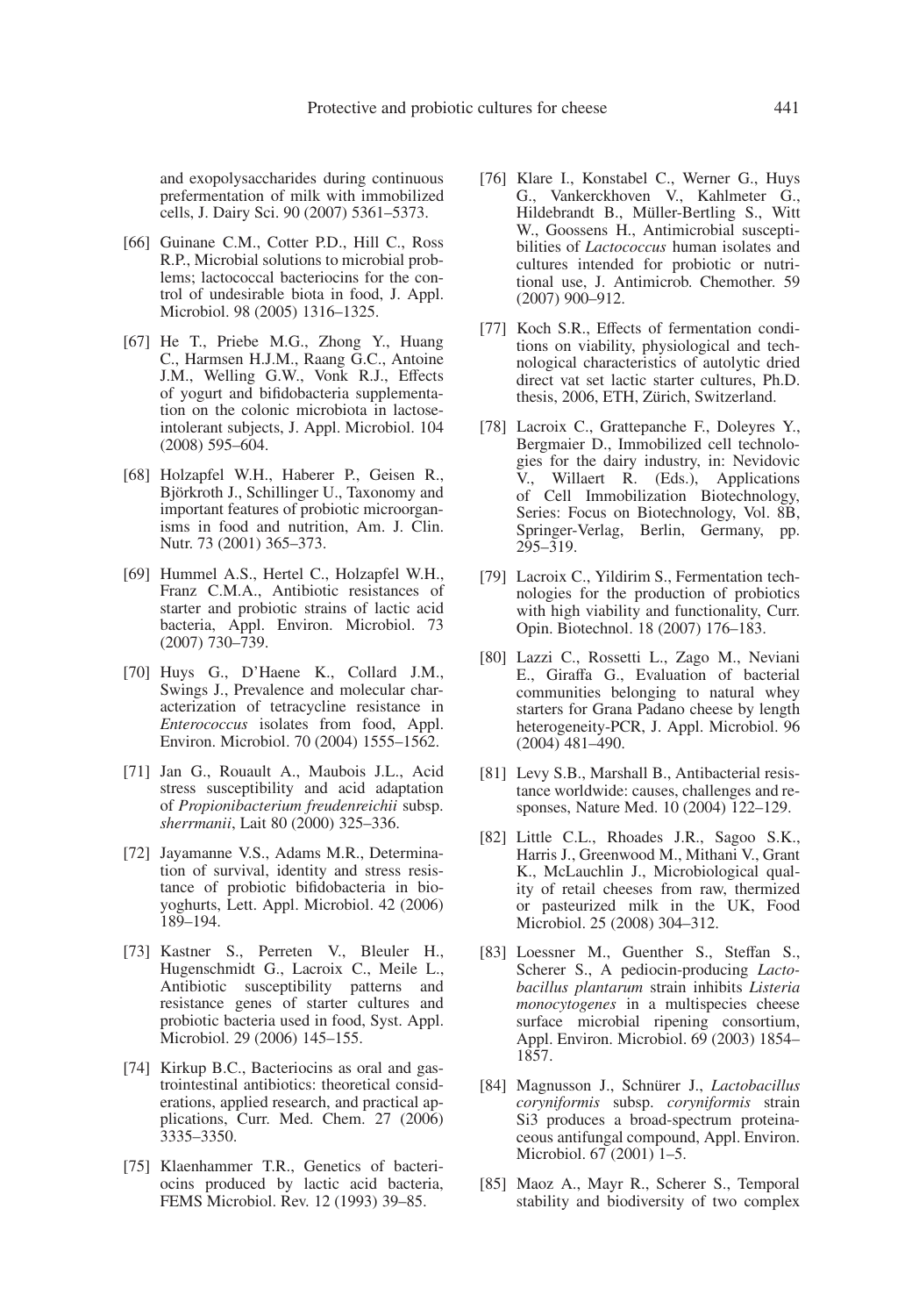antilisterial cheese-ripening microbial consortia, Appl. Environ. Microbiol. 69 (2003) 4012–4018.

- <span id="page-21-6"></span>[86] Martínez-Cuesta M.C., Peláez C., Juárez M., Requena T., Autolysis of *Lactococcus lactis* ssp. *lactis* and *Lactobacillus casei* ssp. *casei*. Cell lysis induced by a crude bacteriocin, Int. J. Food Microbiol. 38 (1997) 125–131.
- <span id="page-21-9"></span>[87] Martínez-Cuesta M.C., Requena T., Peláez C., Use of a bacteriocin-producing transconjugant as starter in acceleration of cheese ripening, Int. J. Food Microbiol. 70 (2001) 79–88.
- <span id="page-21-7"></span>[88] Martínez-Cuesta M.C., Requena T., Peláez C., Cell membrane damage induced by lacticin 3147 enhances aldehyde formation in *Lactococcus lactis* IFLP730, Int. J. Food Microbiol. 109 (2006) 1989–204.
- <span id="page-21-19"></span>[89] Mc Brearty S., Ross R.P., Fitzgerald G.F., Collins J.K., Wallace J.M., Stanton C., Influence of two commercially available bifidobacteria cultures on Cheddar cheese quality, Int. Dairy J. 11 (2001) 599–610.
- <span id="page-21-16"></span>[90] Meile L., Le Blay G., Thierry A., Safety assessment of dairy microorganisms: *Propionibacterium* and *Bifidobacterium*, Int. J. Food Microbiol. 126 (2008) 316– 320.
- <span id="page-21-10"></span>[91] Miescher Schwenninger S., Meile L., A mixed culture of *Propionibacterium jensenii* and *Lactobacillus paracasei* subsp. *paracasei* inhibits food spoilage yeasts, Syst. Appl. Microbiol. 27 (2004) 229–237.
- <span id="page-21-11"></span>[92] Miescher Schwenninger S., Von Ah U., Niederer B., Teuber M., Meile L., Detection of antifungal properties in *Lactobacillus paracasei* subsp. *paracasei* SM20, SM29, and SM63 and molecular typing of the strains, J. Food Prot. 68 (2005) 111–119.
- <span id="page-21-15"></span>[93] Millet L., Didienne R., Tessier L., Montel M.C., Control of *Listeria monocytogenes* in raw milk cheeses, Int. J. Food Microbiol. 108 (2006) 105–114.
- <span id="page-21-0"></span>[94] Morency H., Mota-Meira M., LaPointe G., Lacroix C., Lavoie M.C., Comparison of the activity spectra against pathogens of bacterial strains producing a mutacin or a lantibiotic, Can. J. Microbiol. 47 (2001) 322–331.
- <span id="page-21-8"></span>[95] Morgan S.M., O'Sullivan L., Ross R.P., Hill C., The design of a three strain starter system for Cheddar cheese manufacture exploiting bacteriocin-induced starter lysis, Int. Dairy J. 12 (2002) 985–993.
- <span id="page-21-14"></span>[96] Mounier J., Monnet C., Vallaeys T., Arditi R., Sarthou A.S., Helias A., Irlinger F., Microbial interactions within a cheese microbial community, Appl. Environ. Microbiol. 74 (2008) 172–181.
- <span id="page-21-4"></span>[97] Muñoz A., Ananou S., Gálvez A., Martínez-Bueno M., Rodríguez A., Maqueda M., Valdivia E., Inhibition of *Staphylococcus aureus* in dairy products by enterocin AS-48 produced *in situ* and *ex situ*: bactericidal synergism with heat, Int. Dairy J. 17 (2007) 760–769.
- <span id="page-21-5"></span>[98] Naghmouchi K., Kheadr E., Lacroix C., Fliss I., Class I/Class IIa bacteriocin crossresistance phenomenon in *Listeria monocytogenes*, Food Microbiol. 24 (2007) 718– 727.
- <span id="page-21-2"></span>[99] Nes I.F., Diep D.B., Holo H., Bacteriocin diversity in *Streptococcus* and *Enterococcus*, J. Bacteriol. 189 (2007) 1189–1198.
- <span id="page-21-12"></span>[100] Niku-Paavola M.L., Laitila A., Mattila-Sandholm T., Haikara A., New types of antimicrobial compounds produced by *Lactobacillus plantarum*, J. Appl. Microbiol. 86 (1999) 29–35.
- <span id="page-21-3"></span>[101] Nuñez M., Rodríguez J.L., García E., Gaya P., Medina M., Inhibition of *Listeria monocytogenes* by enterocin 4 during the manufacture and ripening of Manchego cheese, J. Appl. Microbiol. 83 (1997) 617–677.
- <span id="page-21-1"></span>[102] O'Sullivan L., O'Connor E.B., Ross R.P., Hill C., Evaluation of live-cultureproducing lacticin 3147 as a treatment for the control of *Listeria monocytogenes* on the surface of smear-ripened cheese, J. Appl. Microbiol. 100 (2006) 135–143.
- <span id="page-21-13"></span>[103] Ogier J.C., Lafarge V., Girard V., Rault A., Maladen V., Gruss A., Leveau J.Y., Delacroix-Buchet A., Molecular fingerprinting of dairy microbial ecosystems by use of temporal temperature and denaturing gradient gel electrophoresis, Appl. Environ. Microbiol. 70 (2004) 5628–5643.
- <span id="page-21-17"></span>[104] Ong L., Henriksson A., Shah N.P., Development of probiotic Cheddar cheese containing *Lactobacillus acidophilus*, *Lb. casei*, *Lb. paracasei* and *Bifidobacterium* spp. and the influence of these bacteria on proteolytic patterns and production of organic acids, Int. Dairy J. 16 (2006) 446–456.
- <span id="page-21-18"></span>[105] Ong L., Henriksson A., Shah N.P., Proteolytic pattern and organic acid profiles of probiotic Cheddar cheese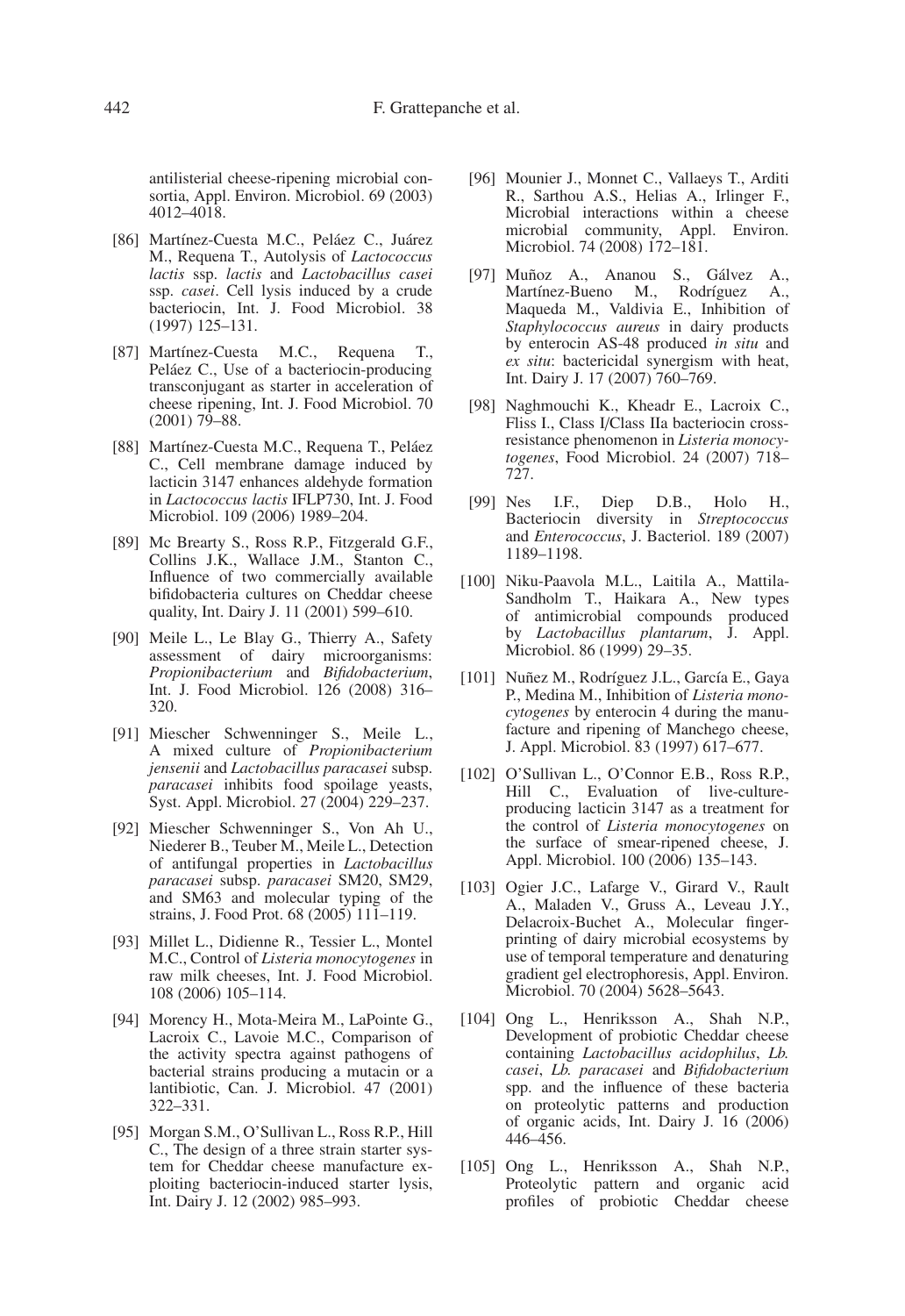as influenced by probiotic strains of *Lactobacillus acidophilus*, *Lb. paracasei*, *Lb. casei* or *Bifidobacterium* spp., Int. Dairy J. 17 (2007) 67-78.

- <span id="page-22-7"></span>[106] Ouwehand A.C., The probiotic potential of propionibacteria, in: Salminen S., von Wright A., Ouwehand A. (Eds.), Lactic Acid Bacteria: Microbiology and Functional Aspects, Marcel Dekker Inc., New-York, USA, 2004, pp. 159–174.
- <span id="page-22-14"></span>[107] Ouwehand A.C., Salminen S., Isolauri E., Probiotics: an overview of beneficial effects, Antonie van Leeuwenhoek 82 (2002) 279–289.
- <span id="page-22-8"></span>[108] Peláez C., Requena T., Exploiting the potential of bacteria in the cheese ecosystem, Int. Dairy J. 15 (2005) 831–844.
- <span id="page-22-16"></span>[109] Perreten V., Resistance in the food chain and in bacteria from animals: relevance to human infections, in: White D.G., Alekshun N.V., McDermott P.F. (Eds.), Frontiers in Antibiotic Resistance: A Tribute to Stuart B. Levy, ASM, Washington DC, USA, 2005, pp. 446–464.
- <span id="page-22-17"></span>[110] Perreten V., Schwarz F., Cresta L., Boeglin M., Dasen G., Teuber M., Antibiotic resistance spread in food, Nature 389 (1997) 801–802.
- <span id="page-22-19"></span>[111] Perreten V., Vorlet-Fawer L., Slickers P., Ehricht R., Kuhnert P., Frey J., Microarraybased detection of 90 antibiotic resistance genes of Gram-positive bacteria, J. Clin. Microbiol. 43 (2005) 2291–2302.
- <span id="page-22-12"></span>[112] Phillips M., Kailasapathy K., Tran L., Viability of commercial probiotic cultures (*L. acidophilus*, *Bifidobacterium* sp., *L. paracasei* and *L. rhamnosus*) in Cheddar cheese, Int. J. Food Microbiol. 108 (2006) 276–280.
- <span id="page-22-4"></span>[113] Rademaker J.L.W., Peinhopf M., Rijnen L., Bockelmann W., Noordman W.H., The surface microflora dynamics of bacterial smear-ripened Tilsit cheese determined by T-RFLP DNA population fingerprint analysis, Int. Dairy J. 15 (2005) 785–794.
- <span id="page-22-5"></span>[114] Randazzo C.L., Torriani S., Akkermans A.D.L., de Vos W.M., Vaughan E.E., Diversity, dynamics, and activity of bacterial communities during production of an artisanal sicilian cheese as evaluated by 16S rRNA analysis, Appl. Environ. Microbiol. 68 (2002) 1882–1892.
- <span id="page-22-20"></span>[115] Rodríguez J.M., Martínez M.I., Horn N., Dodd H.M., Heterologous production of

bacteriocins by lactic acid bacteria, Int. J. Food Microbiol. 880 (2003) 101–116.

- <span id="page-22-0"></span>[116] Rollema H.S., Kuipers O.P., Both P., de Vos W.M., Siezen R.J., Improvement of solubility and stability of the antimicrobial peptide nisin by protein engineering, Appl. Environ. Microbiol. 61 (1995) 2873–2878.
- <span id="page-22-1"></span>[117] Ross P.R., Stanton C., Hill C., Fitzgerald G.F., Coffey A., Novel cultures for cheese improvement, Trends Food Sci. Technol. 11  $(2000)$  96–104.
- <span id="page-22-9"></span>[118] Roy D., Technological aspects related to the use of bifidobacteria in dairy products, Lait 85 (2005) 39–56.
- <span id="page-22-2"></span>[119] Ryan M.P., Rea M.C., Hill C., Ross R.P., An application in cheddar cheese manufacture for a strain of *Lactococcus lactis* producing a novel broad-spectrum bacteriocin, lacticin 3147, Appl. Environ. Microbiol. 62 (1996) 612–619.
- <span id="page-22-13"></span>[120] Rychlik M., Bosset J.O., Flavour and off-flavour compounds of Swiss Gruyère cheese. Identification of key odorants by quantitative instrumental and sensory studies, Int. Dairy J. 11 (2001) 903–910.
- <span id="page-22-15"></span>[121] Salminen S., von Wright A., Morelli L., Marteau P., Brassart D., de Vos W.M., Fondén R., Saxelin M., Collins K., Mogensen G., Birkeland S.E., Mattila-Sandholm T., Demonstration of safety of probiotics – a review, Int. J. Food Microbiol. 44 (1998) 93–106.
- <span id="page-22-18"></span>[122] Salyers A.A., Gupta A., Wang Y., Human intestinal bacteria as reservoirs for antibiotic resistance genes, Trends Microbiol. 12 (2004) 412–416.
- <span id="page-22-10"></span>[123] Sanders M.E., Walker D.C., Walker K.M., Aoyama K., Klaenhammer T.R., Performance of commercial cultures in fluid milk applications, J. Dairy Sci. 79 (1996) 943–955.
- <span id="page-22-6"></span>[124] Saubusse M., Millet L., Delbès C., Callon C., Montel M.C., Application of Single Strand Conformation Polymorphism-PCR method for distinguishing cheese bacterial communities that inhibit *Listeria monocytogenes*, Int. J. Food Microbiol. 116 (2007) 126–135.
- <span id="page-22-3"></span>[125] Schnürer J., Magnusson J., Antifungal lactic acid bacteria as biopreservatives, Trends Food Sci. Technol. 16 (2005) 70–78.
- <span id="page-22-11"></span>[126] Shah N.P., Lankaputhra W.E.V., Britz M.L., Kyle W.S.A., Survival of *Lactobacillus acidophilus* and *Bifidobacterium bifidum*